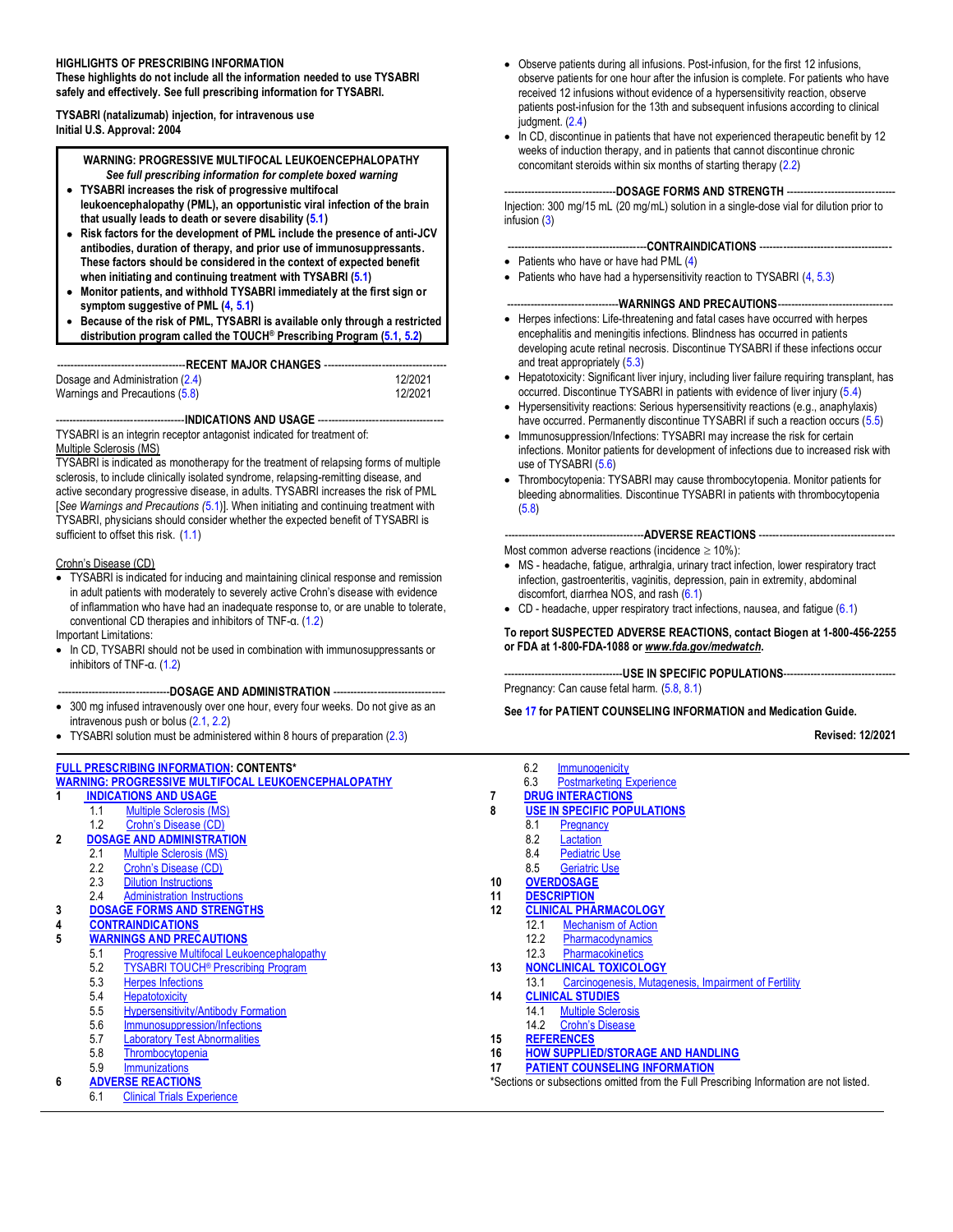# <span id="page-1-0"></span>**FULL PRESCRIBING INFORMATION**

#### **WARNING: PROGRESSIVE MULTIFOCAL LEUKOENCEPHALOPATHY**

**TYSABRI increases the risk of progressive multifocal leukoencephalopathy (PML), an opportunistic viral infection of the brain that usually leads to death or severe disability. Risk factors for the development of PML include the presence of anti-JCV antibodies, duration of therapy, and prior use of immunosuppressants. These factors should be considered in the context of expected benefit when initiating and continuing treatment with TYSABRI [***see Warnings and Precautions [\(5.1\)](#page-3-0)***].** 

- **Healthcare professionals should monitor patients on TYSABRI for any new sign or symptom that may be suggestive of PML. TYSABRI dosing should be withheld immediately at the first sign or symptom suggestive of PML. For diagnosis, an evaluation that includes a gadolinium-enhanced magnetic resonance imaging (MRI) scan of the brain and, when indicated, cerebrospinal fluid analysis for JC viral DNA are recommended [***see Contraindications [\(4\)](#page-3-0), Warnings and Precautions [\(5.1\)](#page-3-0)***].**
- **Because of the risk of PML, TYSABRI is available only through a restricted program under a Risk Evaluation and Mitigation Strategy (REMS) called the TOUCH® Prescribing Program [***see Warnings and Precautions [\(5.2\)](#page-6-0)***].**

### **1 INDICATIONS AND USAGE**

### **1.1 Multiple Sclerosis (MS)**

TYSABRI is indicated as monotherapy for the treatment of relapsing forms of multiple sclerosis, to include clinically isolated syndrome, relapsing-remitting disease, and active secondary progressive disease, in adults. TYSABRI increases the risk of PML [*see Warnings and Precautions [\(5.1\)](#page-3-0)*]. When initiating and continuing treatment with TYSABRI, physicians should consider whether the expected benefit of TYSABRI is sufficient to offset this risk.

### **1.2 Crohn's Disease (CD)**

TYSABRI is indicated for inducing and maintaining clinical response and remission in adult patients with moderately to severely active Crohn's disease with evidence of inflammation who have had an inadequate response to, or are unable to tolerate, conventional CD therapies and inhibitors of TNF-α. TYSABRI should not be used in combination with immunosuppressants (e.g., 6-mercaptopurine, azathioprine, cyclosporine, or methotrexate) or inhibitors of TNF-α [*see Warnings and Precautions [\(5.1\)](#page-3-0)*]*.*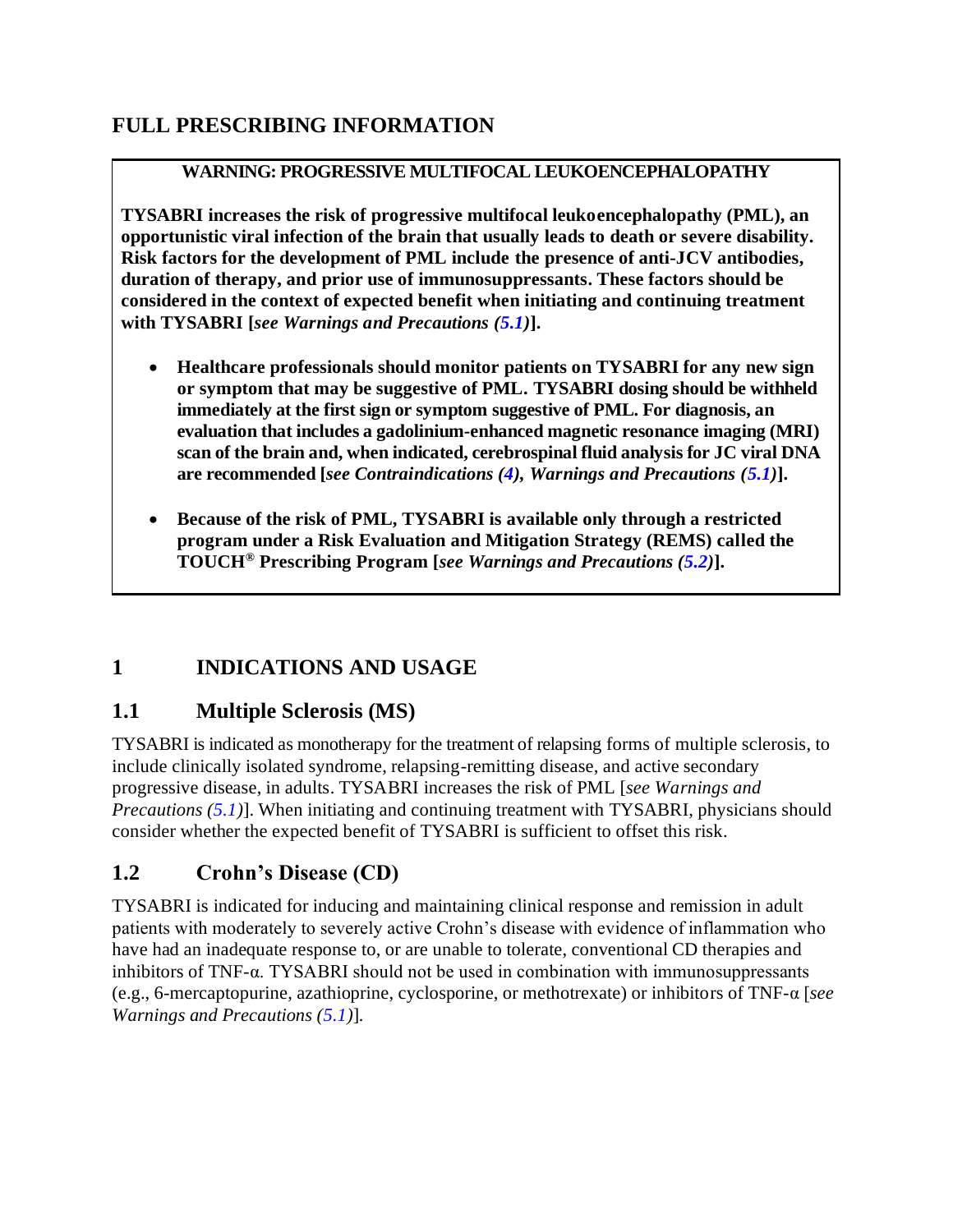## <span id="page-2-0"></span>**2 DOSAGE AND ADMINISTRATION**

### **2.1 Multiple Sclerosis (MS)**

Only prescribers registered in the MS TOUCH® Prescribing Program may prescribe TYSABRI for multiple sclerosis [*see Warnings and Precautions [\(5.2\)](#page-6-0)*]. The recommended dose of TYSABRI for multiple sclerosis is 300 mg intravenous infusion over one hour every four weeks.

### **2.2 Crohn's Disease (CD)**

Only prescribers registered in the CD TOUCH® Prescribing Program may prescribe TYSABRI for Crohn's disease [*see Warnings and Precautions [\(5.2\)](#page-6-0)*].

The recommended dose of TYSABRI for Crohn's disease is 300 mg intravenous infusion over one hour every four weeks. TYSABRI should not be used with concomitant immunosuppressants (e.g., 6-mercaptopurine, azathioprine, cyclosporine, or methotrexate) or concomitant inhibitors of TNF-α. Aminosalicylates may be continued during treatment with TYSABRI.

If the patient with Crohn's disease has not experienced therapeutic benefit by 12 weeks of induction therapy, discontinue TYSABRI. For patients with Crohn's disease who start TYSABRI while on chronic oral corticosteroids, commence steroid tapering as soon as a therapeutic benefit of TYSABRI has occurred; if the patient with Crohn's disease cannot be tapered off of oral corticosteroids within six months of starting TYSABRI, discontinue TYSABRI. Other than the initial six-month taper, prescribers should consider discontinuing TYSABRI for patients who require additional steroid use that exceeds three months in a calendar year to control their Crohn's disease.

### **2.3 Dilution Instructions**

- 1. Use aseptic technique when preparing TYSABRI solution for intravenous infusion. Each vial is intended for single use only. Discard any unused portion.
- 2. TYSABRI is a colorless, clear to slightly opalescent solution. Inspect the TYSABRI vial for particulate material and discoloration prior to dilution and administration. If visible particulates are observed and/or the liquid in the vial is discolored, the vial must not be used.
- 3. To prepare the diluted solution, withdraw 15 mL of TYSABRI from the vial using a sterile needle and syringe. Inject TYSABRI into 100 mL of 0.9% Sodium Chloride Injection, USP. No other intravenous diluents may be used to prepare the TYSABRI diluted solution.
- 4. Gently invert the TYSABRI diluted solution to mix completely. Do not shake. Inspect the solution visually for particulate material prior to administration.
- 5. The final dosage diluted solution has a concentration of 2.6 mg/mL.
- 6. Following dilution, infuse TYSABRI solution immediately, or refrigerate the diluted solution at 2°C to 8°C, and use within 8 hours. If stored at 2°C to 8°C, allow the diluted solution to warm to room temperature prior to infusion. DO NOT FREEZE.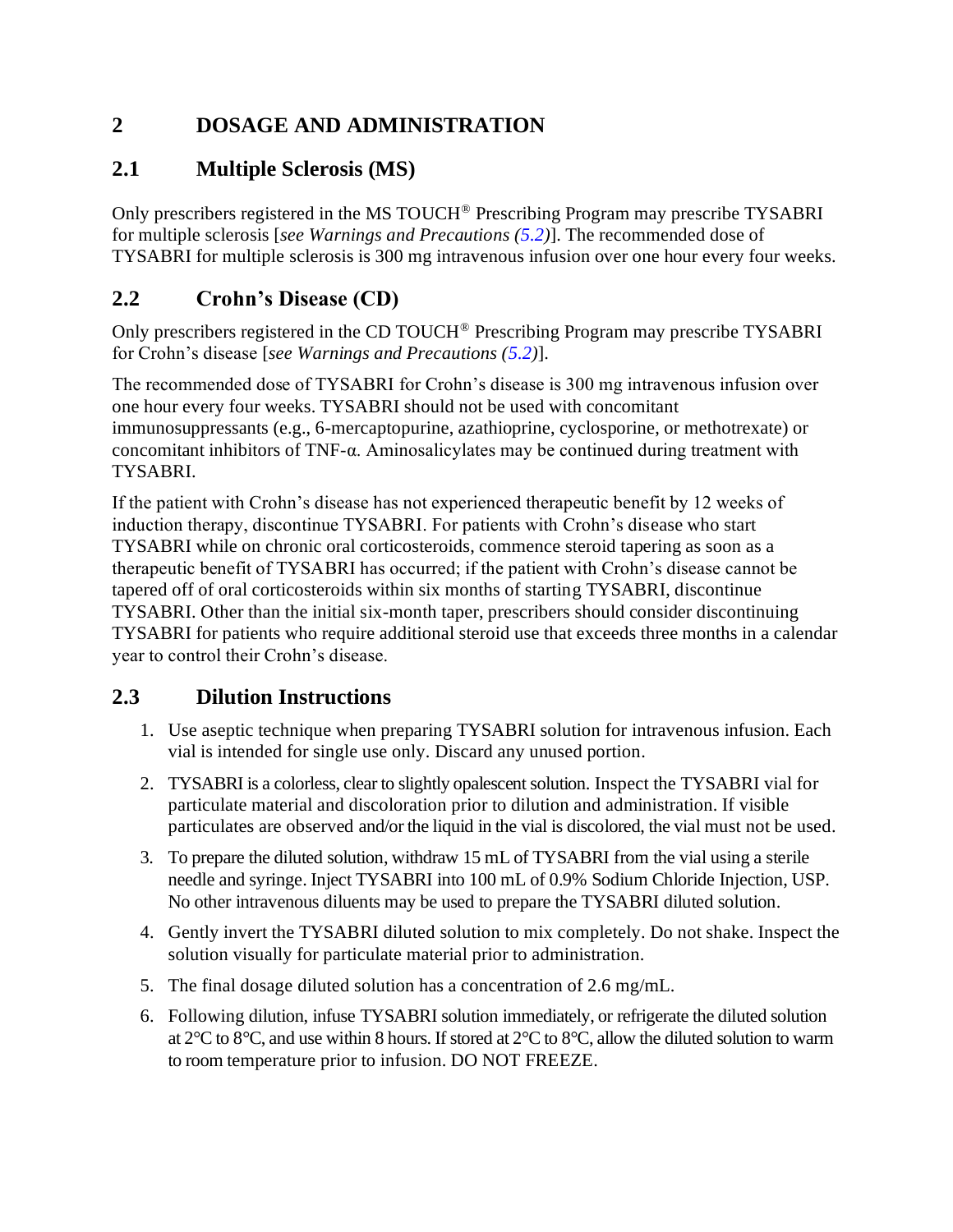### <span id="page-3-0"></span>**2.4 Administration Instructions**

- Infuse TYSABRI 300 mg in 100 mL 0.9% Sodium Chloride Injection, USP, over approximately one hour (infusion rate approximately 5 mg per minute). Do not administer TYSABRI as an intravenous push or bolus injection. After the infusion is complete, flush with 0.9% Sodium Chloride Injection, USP.
- Observe patients during all infusions. Promptly discontinue the infusion upon the first observation of any signs or symptoms consistent with a hypersensitivity-type reaction [*see Warnings and Precautions [\(5.5\)](#page-8-0)*].
- Post-infusion, for the first 12 infusions, observe patients for one hour after the infusion is complete. For patients who have received 12 infusions without evidence of a hypersensitivity reaction, observe patients post-infusion for the 13th and subsequent infusions according to clinical judgment.
- Use of filtration devices during administration has not been evaluated. Other medications should not be injected into infusion set side ports or mixed with TYSABRI.

# **3 DOSAGE FORMS AND STRENGTHS**

Injection: 300 mg/15 mL (20 mg/mL) colorless and clear to slightly opalescent solution in a singledose vial for dilution prior to infusion.

# **4 CONTRAINDICATIONS**

- TYSABRI is contraindicated in patients who have or have had progressive multifocal leukoencephalopathy (PML) [*see Warnings and Precautions [\(5.1\)](#page-3-0)*].
- TYSABRI is contraindicated in patients who have had a hypersensitivity reaction to TYSABRI. Observed reactions range from urticaria to anaphylaxis [*see Warnings and Precautions [\(5.5\)](#page-8-0)*].

# **5 WARNINGS AND PRECAUTIONS**

# **5.1 Progressive Multifocal Leukoencephalopathy**

Progressive multifocal leukoencephalopathy (PML), an opportunistic viral infection of the brain caused by the JC virus (JCV) that typically only occurs in patients who are immunocompromised, and that usually leads to death or severe disability, has occurred in patients who have received TYSABRI.

Three factors that are known to increase the risk of PML in TYSABRI-treated patients have been identified:

- The presence of anti-JCV antibodies. Patients who are anti-JCV antibody positive have a higher risk for developing PML.
- Longer treatment duration, especially beyond 2 years.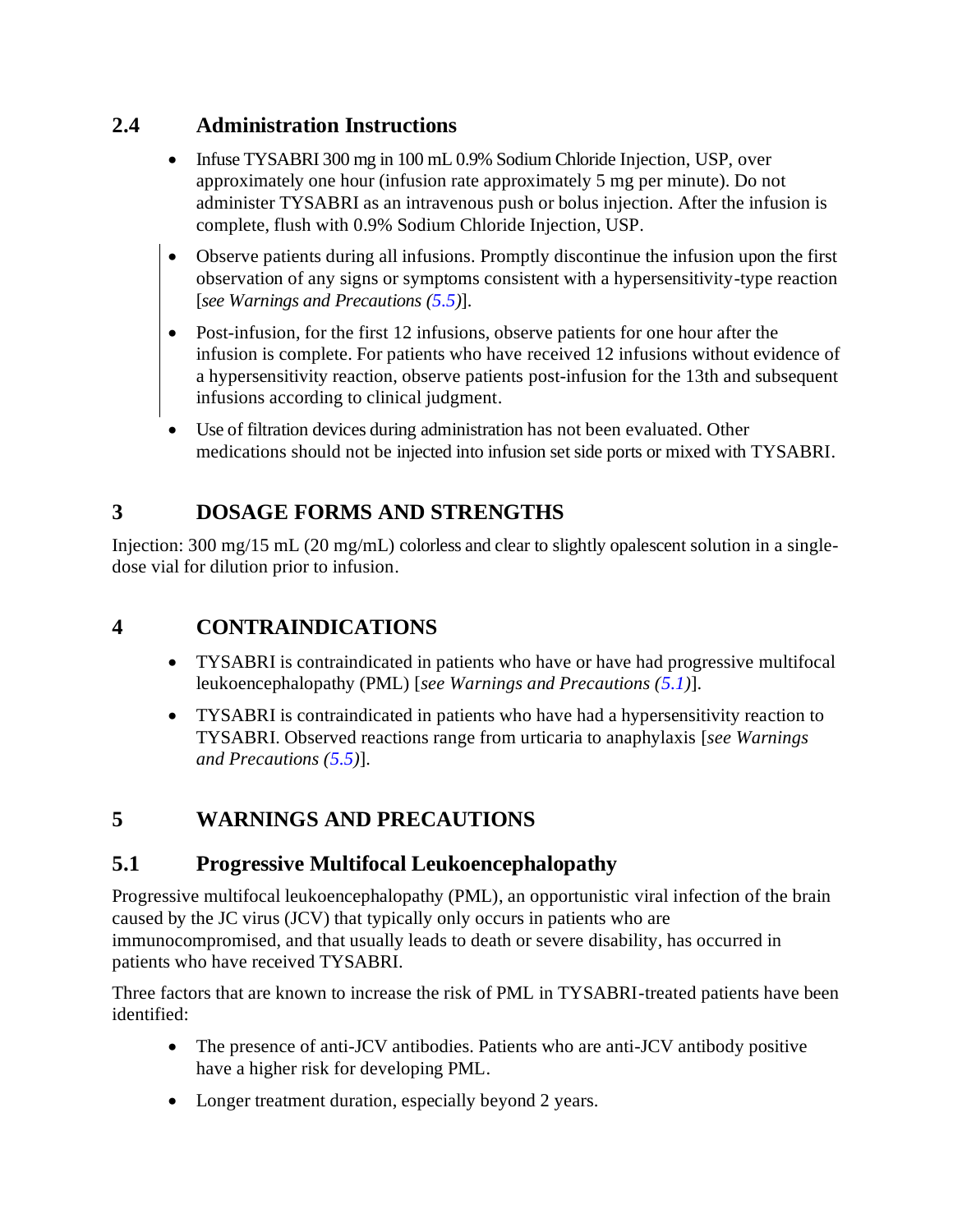• Prior treatment with an immunosuppressant (e.g., mitoxantrone, azathioprine, methotrexate, cyclophosphamide, mycophenolate mofetil).

These factors should be considered in the context of expected benefit when initiating and continuing treatment with TYSABRI*.*

| Anti-JCV | <b>TYSABRI</b> | Anti-JCV Antibody Positive     |                             |  |
|----------|----------------|--------------------------------|-----------------------------|--|
| Antibody | Exposure       | No Prior Immunosuppressant Use | Prior Immunosuppressant Use |  |
| Negative |                |                                |                             |  |
|          | 1-24 months    | <1/1,000                       | 1/1,000                     |  |
| 1/10,000 | $25-48$ months | 2/1,000                        | 6/1,000                     |  |
|          | $49-72$ months | 4/1,000                        | 7/1,000                     |  |
|          | 73-96 months   | 2/1,000                        | 6/1,000                     |  |

**Table 1: Estimated United States Incidence of PML Stratified by Risk Factor**

Notes: The risk estimates are based on postmarketing data in the United States from approximately 100,000 TYSABRI exposed patients.

The anti-JCV antibody status was determined using an anti-JCV antibody test (ELISA) that has been analytically and clinically validated and is configured with detection and inhibition steps to confirm the presence of JCV-specific antibodies with an analytical false negative rate of 3%.

Retrospective analyses of postmarketing data from various sources, including observational studies and spontaneous reports obtained worldwide, suggest that the risk of developing PML may be associated with relative levels of serum anti-JCV antibody compared to a calibrator as measured by ELISA (often described as an anti-JCV antibody index value).

Ordinarily, patients receiving chronic immunosuppressant or immunomodulatory therapy or who have systemic medical conditions resulting in significantly compromised immune system function should not be treated with TYSABRI. Infection by the JC virus is required for the development of PML. Anti-JCV antibody testing should not be used to diagnose PML. Anti-JCV antibody negative status indicates that antibodies to the JC virus have not been detected. Patients who are anti-JCV antibody negative have a lower risk of PML than those who are positive. Patients who are anti-JCV antibody negative are still at risk for the development of PML due to the potential for a new JCV infection or a false negative test result. The reported rate of seroconversion in patients with MS (changing from anti-JCV antibody negative to positive and remaining positive in subsequent testing) is 3 to 8 percent annually. In addition, some patients' serostatus may change intermittently. Therefore, patients with a negative anti-JCV antibody test result should be retested periodically. For purposes of risk assessment, a patient with a positive anti-JCV antibody test at any time is considered anti-JCV antibody positive regardless of the results of any prior or subsequent anti-JCV antibody testing. When assessed, anti-JCV antibody status should be determined using an analytically and clinically validated immunoassay. After plasma exchange (PLEX), wait at least two weeks to test for anti-JCV antibodies to avoid false negative test results caused by the removal of serum antibodies. After infusion of intravenous immunoglobulin (IVIg), wait at least 6 months (5 half-lives) for the IVIg to clear in order to avoid false positive anti-JCV antibody test results.

Healthcare professionals should monitor patients on TYSABRI for any new sign or symptom suggestive of PML. Symptoms associated with PML are diverse, progress over days to weeks, and include progressive weakness on one side of the body or clumsiness of limbs, disturbance of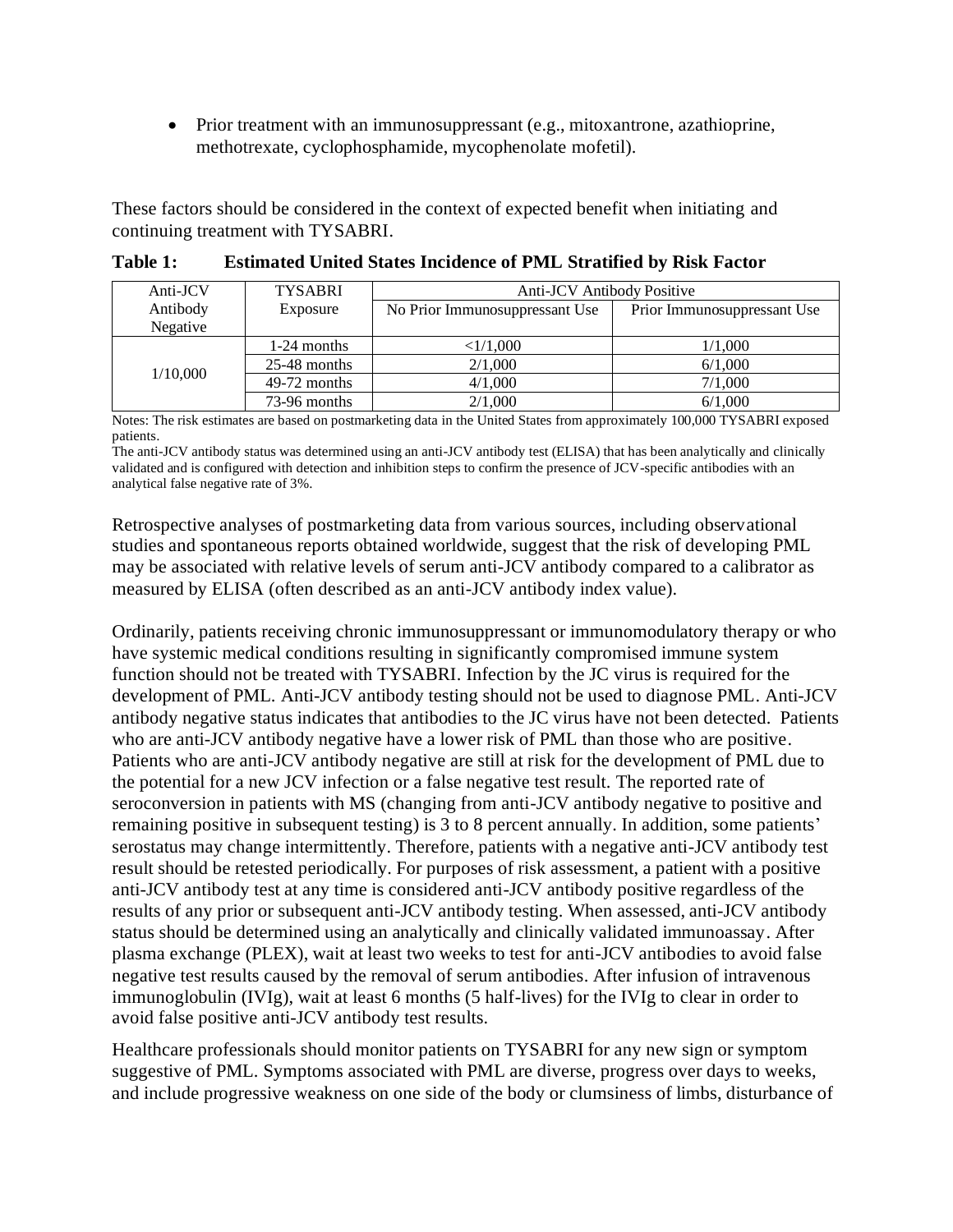vision, and changes in thinking, memory, and orientation leading to confusion and personality changes. The progression of deficits usually leads to death or severe disability over weeks or months. Withhold TYSABRI dosing immediately and perform an appropriate diagnostic evaluation at the first sign or symptom suggestive of PML.

MRI findings may be apparent before clinical signs or symptoms. Cases of PML, diagnosed based on MRI findings and the detection of JCV DNA in the cerebrospinal fluid in the absence of clinical signs or symptoms specific to PML, have been reported. Many of these patients subsequently became symptomatic with PML. Therefore, monitoring with MRI for signs that may be consistent with PML may be useful, and any suspicious findings should lead to further investigation to allow for an early diagnosis of PML, if present. Consider monitoring patients at high risk for PML more frequently. Lower PML-related mortality and morbidity have been reported following TYSABRI discontinuation in patients with PML who were initially asymptomatic compared to patients with PML who had characteristic clinical signs and symptoms at diagnosis. It is not known whether these differences are due to early detection and discontinuation of TYSABRI or due to differences in disease in these patients.

There are no known interventions that can reliably prevent PML or that can adequately treat PML if it occurs. PML has been reported following discontinuation of TYSABRI in patients who did not have findings suggestive of PML at the time of discontinuation. Patients should continue to be monitored for any new signs or symptoms that may be suggestive of PML for at least six months following discontinuation of TYSABRI.

Because of the risk of PML, TYSABRI is available only under a restricted distribution program, the TOUCH® Prescribing Program.

In multiple sclerosis patients, an MRI scan should be obtained prior to initiating therapy with TYSABRI. This MRI may be helpful in differentiating subsequent multiple sclerosis symptoms from PML.

In Crohn's disease patients, a baseline brain MRI may also be helpful to distinguish pre-existent lesions from newly developed lesions, but brain lesions at baseline that could cause diagnostic difficulty while on TYSABRI therapy are uncommon.

For diagnosis of PML, an evaluation including a gadolinium-enhanced MRI scan of the brain and, when indicated, cerebrospinal fluid analysis for JC viral DNA are recommended. If the initial evaluations for PML are negative but clinical suspicion for PML remains, continue to withhold TYSABRI dosing, and repeat the evaluations.

There are no known interventions that can adequately treat PML if it occurs. Three sessions of PLEX over 5 to 8 days were shown to accelerate TYSABRI clearance in a study of 12 patients with MS who did not have PML, although in the majority of patients, alpha-4 integrin receptor binding remained high. Adverse events which may occur during PLEX include clearance of other medications and volume shifts, which have the potential to lead to hypotension or pulmonary edema. Although PLEX has not been prospectively studied in TYSABRI-treated patients with PML, it has been used in such patients in the postmarketing setting to remove TYSABRI more quickly from the circulation. There is no evidence that PLEX has any benefit in the treatment of opportunistic infections such as PML.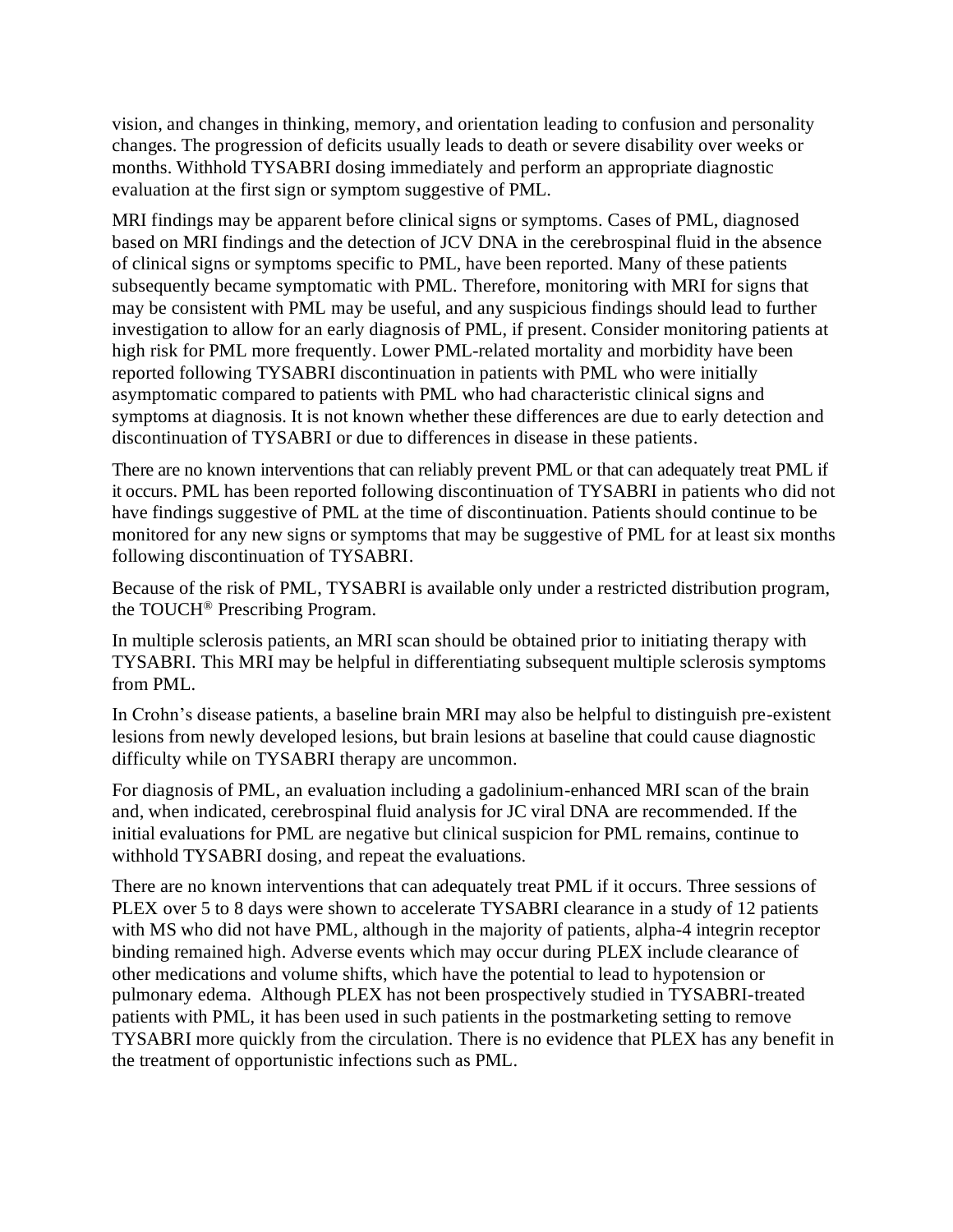<span id="page-6-0"></span>JC virus infection of granule cell neurons in the cerebellum (i.e., JC virus granule cell neuronopathy [JCV GCN]) has been reported in patients treated with TYSABRI. JCV GCN can occur with or without concomitant PML. JCV GCN can cause cerebellar dysfunction (e.g., ataxia, incoordination, apraxia, visual disorders), and neuroimaging can show cerebellar atrophy. For diagnosis of JCV GCN, an evaluation that includes a gadolinium-enhanced MRI scan of the brain and, when indicated, cerebrospinal fluid analysis for JC viral DNA, is recommended. JCV GCN should be managed similarly to PML.

Immune reconstitution inflammatory syndrome (IRIS) has been reported in the majority of TYSABRI treated patients who developed PML and subsequently discontinued TYSABRI. In almost all cases, IRIS occurred after PLEX was used to eliminate circulating TYSABRI. It presents as a clinical decline in the patient's condition after TYSABRI removal (and in some cases after apparent clinical improvement) that may be rapid, can lead to serious neurological complications or death, and is often associated with characteristic changes in the MRI. TYSABRI has not been associated with IRIS in patients discontinuing treatment with TYSABRI for reasons unrelated to PML. In TYSABRI treated patients with PML, IRIS has been reported within days to several weeks after PLEX. Monitoring for development of IRIS and appropriate treatment of the associated inflammation should be undertaken.

# **5.2 TYSABRI TOUCH® Prescribing Program**

TYSABRI is available only through a restricted program under a REMS called the TOUCH® Prescribing Program because of the risk of PML [*see Warnings and Precautions [\(5.1\)](#page-3-0)*].

For prescribers and patients, the TOUCH® Prescribing Program has two components: MS TOUCH® (for patients with multiple sclerosis) and CD TOUCH® (for patients with Crohn's disease).

Selected requirements of the TOUCH® Prescribing Program include the following:

- Prescribers must be certified and comply with the following:
	- − Review the TOUCH® Prescribing Program prescriber educational materials, including the full prescribing information.
	- − Educate patients on the benefits and risks of treatment with TYSABRI, ensure that patients receive the Medication Guide, and encourage them to ask questions.
	- − Review, complete, and sign the Patient-Prescriber Enrollment Form.
	- − Evaluate patients three months after the first infusion, six months after the first infusion, every six months thereafter, and for at least six months after discontinuing TYSABRI.
	- − Determine every six months whether patients should continue on treatment and, if so, authorize treatment for another six months.
	- − Submit to Biogen the "TYSABRI Patient Status Report and Reauthorization Questionnaire" six months after initiating treatment and every six months thereafter.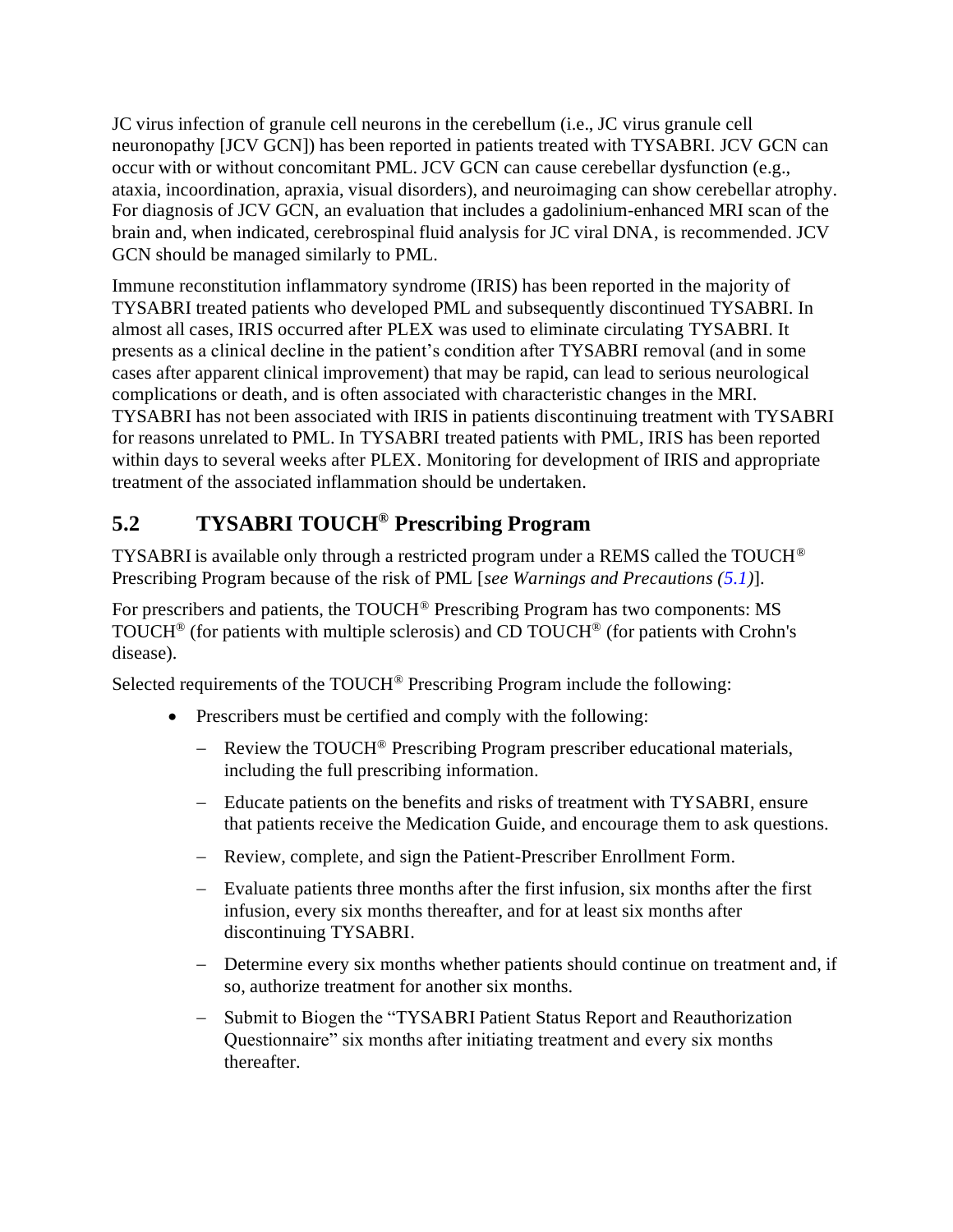- <span id="page-7-0"></span>− Complete an "Initial Discontinuation Questionnaire" when TYSABRI is discontinued, and a "6-Month Discontinuation Questionnaire" following discontinuation of TYSABRI.
- − Report cases of PML, hospitalizations due to opportunistic infections, and deaths to Biogen at 1-800-456-2255 as soon as possible.
- Patients must be enrolled in the TOUCH<sup>®</sup> Prescribing Program, read the Medication Guide, understand the risks associated with TYSABRI, and complete and sign the Patient-Prescriber Enrollment Form.
- Pharmacies and infusion centers must be specially certified to dispense or infuse TYSABRI.

# **5.3 Herpes Infections**

#### Herpes Encephalitis and Meningitis

TYSABRI increases the risk of developing encephalitis and meningitis caused by herpes simplex and varicella zoster viruses. Serious, life-threatening, and sometimes fatal cases have been reported in the postmarketing setting in multiple sclerosis patients receiving TYSABRI. Laboratory confirmation in those cases was based on positive PCR for viral DNA in the cerebrospinal fluid. The duration of treatment with TYSABRI prior to onset ranged from a few months to several years. Monitor patients receiving TYSABRI for signs and symptoms of meningitis and encephalitis. If herpes encephalitis or meningitis occurs, TYSABRI should be discontinued, and appropriate treatment for herpes encephalitis/meningitis should be administered.

#### Acute Retinal Necrosis

Acute retinal necrosis (ARN) is a fulminant viral infection of the retina caused by the family of herpes viruses (e.g., varicella zoster, herpes simplex virus). A higher risk of ARN has been observed in patients being administered TYSABRI. Patients presenting with eye symptoms, including decreased visual acuity, redness, or eye pain, should be referred for retinal screening for ARN. Some ARN cases occurred in patients with central nervous system (CNS) herpes infections (e.g., herpes meningitis or encephalitis). Serious cases of ARN led to blindness of one or both eyes in some patients. Following clinical diagnosis of ARN, consider discontinuation of TYSABRI. The treatment reported in ARN cases included anti-viral therapy and, in some cases, surgery.

# **5.4 Hepatotoxicity**

Clinically significant liver injury, including acute liver failure requiring transplant, has been reported in patients treated with TYSABRI in the postmarketing setting. Signs of liver injury, including markedly elevated serum hepatic enzymes and elevated total bilirubin, occurred as early as six days after the first dose; signs of liver injury have also been reported for the first time after multiple doses. In some patients, liver injury recurred upon rechallenge, providing evidence that TYSABRI caused the injury. The combination of transaminase elevations and elevated bilirubin without evidence of obstruction is generally recognized as an important predictor of severe liver injury that may lead to death or the need for a liver transplant in some patients.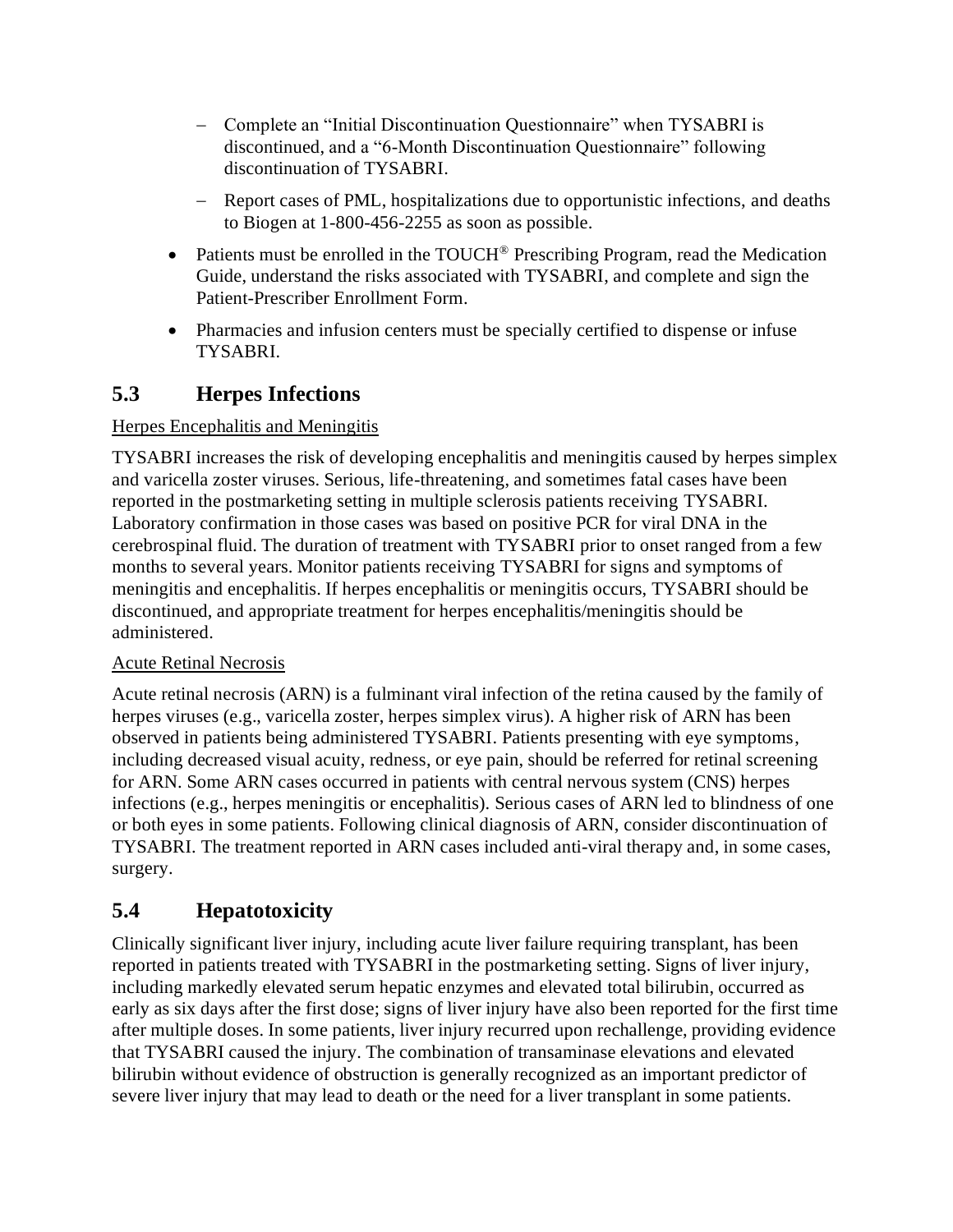<span id="page-8-0"></span>TYSABRI should be discontinued in patients with jaundice or other evidence of significant liver injury (e.g., laboratory evidence).

# **5.5 Hypersensitivity/Antibody Formation**

Hypersensitivity reactions have occurred in patients receiving TYSABRI, including serious systemic reactions (e.g., anaphylaxis), which occurred at an incidence of <1%. These reactions usually occur within two hours of the start of the infusion. Symptoms associated with these reactions can include urticaria, dizziness, fever, rash, rigors, pruritus, nausea, flushing, hypotension, dyspnea, and chest pain. Generally, these reactions are associated with antibodies to TYSABRI.

If a hypersensitivity reaction occurs, discontinue administration of TYSABRI, and initiate appropriate therapy. Patients who experience a hypersensitivity reaction should not be re-treated with TYSABRI. Hypersensitivity reactions were more frequent in patients with antibodies to TYSABRI compared to patients who did not develop antibodies to TYSABRI in both MS and CD studies. Therefore, the possibility of antibodies to TYSABRI should be considered in patients who have hypersensitivity reactions [*see Adverse Reactions [\(6.2\)](#page-16-0)*].

Antibody testing: If the presence of persistent antibodies is suspected, antibody testing should be performed. Antibodies may be detected and confirmed with sequential serum antibody tests. Antibodies detected early in the treatment course (e.g., within the first six months) may be transient and may disappear with continued dosing. It is recommended that testing be repeated three months after an initial positive result to confirm that antibodies are persistent. Prescribers should consider the overall benefits and risks of TYSABRI in a patient with persistent antibodies.

Patients who receive TYSABRI for a short exposure (1 to 2 infusions) followed by an extended period without treatment are at higher risk of developing anti-natalizumab antibodies and/or hypersensitivity reactions on re-exposure, compared to patients who received regularly scheduled treatment. Given that patients with persistent antibodies to TYSABRI experience reduced efficacy, and that hypersensitivity reactions are more common in such patients, consideration should be given to testing for the presence of antibodies in patients who wish to recommence therapy following a dose interruption. Following a period of dose interruption, patients testing negative for antibodies prior to re-dosing have a risk of antibody development with re-treatment that is similar to TYSABRI naïve patients [*see Adverse Reactions [\(6.2\)](#page-16-0)*].

# **5.6 Immunosuppression/Infections**

The immune system effects of TYSABRI may increase the risk for infections. In Study MS1 [*see Clinical Studies [\(14.1\)](#page-21-0)*], certain types of infections, including pneumonias and urinary tract infections (including serious cases), gastroenteritis, vaginal infections, tooth infections, tonsillitis, and herpes infections, occurred more often in TYSABRI-treated patients than in placebo-treated patients [*see Warnings and Precautions [\(5.1\)](#page-3-0), Adverse Reactions [\(6.1\)](#page-10-0)*]. One opportunistic infection, a cryptosporidial gastroenteritis with a prolonged course, was observed in a patient who received TYSABRI in Study MS1.

In Studies MS1 and MS2, an increase in infections was seen in patients concurrently receiving short courses of corticosteroids. However, the increase in infections in TYSABRI-treated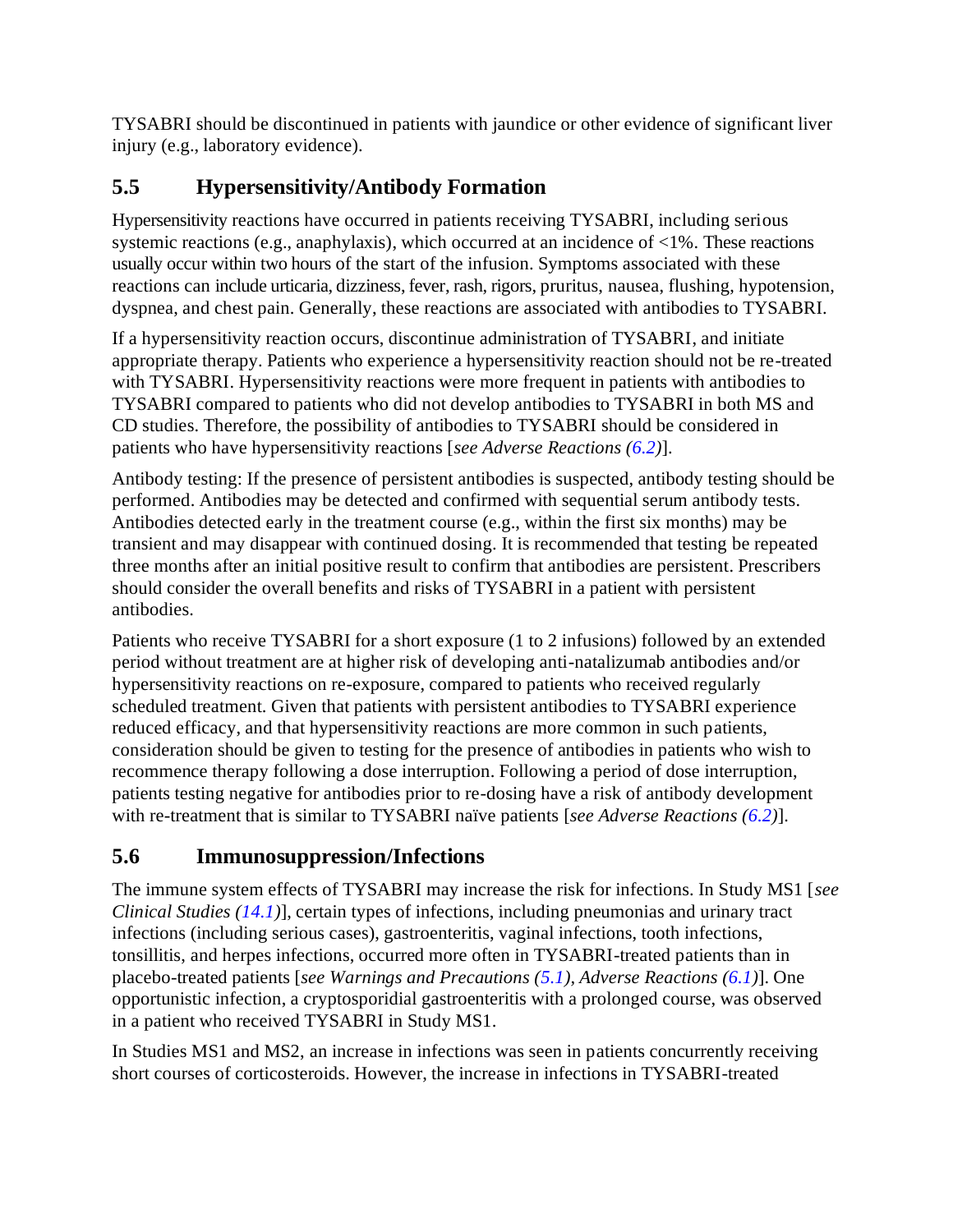<span id="page-9-0"></span>patients who received steroids was similar to the increase in placebo-treated patients who received steroids.

In a long-term safety study of patients treated with TYSABRI for multiple sclerosis, opportunistic infections (pulmonary mycobacterium avium intracellulare, aspergilloma, cryptococcal fungemia and meningitis, and Candida pneumonia) have been observed in <1% of TYSABRI-treated patients.

In CD clinical studies, opportunistic infections (pneumocystis carinii pneumonia, pulmonary mycobacterium avium intracellulare, bronchopulmonary aspergillosis, and burkholderia cepacia) have been observed in <1% of TYSABRI-treated patients; some of these patients were receiving concurrent immunosuppressants [*see Warnings and Precautions [\(5.1\)](#page-3-0), Adverse Reactions [\(6.1\)](#page-10-0)*].

In Studies CD1 and CD2, an increase in infections was seen in patients concurrently receiving corticosteroids. However, the increase in infections was similar in placebo-treated and TYSABRI-treated patients who received steroids. Concurrent use of antineoplastic, immunosuppressant, or immunomodulating agents may further increase the risk of infections, including PML and other opportunistic infections, over the risk observed with use of TYSABRI alone [*see Warnings and Precautions [\(5.1\)](#page-3-0), Adverse Reactions [\(6.1\)](#page-10-0)*]. The safety and efficacy of TYSABRI in combination with antineoplastic, immunosuppressant, or immunomodulating agents have not been established. Patients receiving chronic immunosuppressant or immunomodulatory therapy or who have systemic medical conditions resulting in significantly compromised immune system function should not ordinarily be treated with TYSABRI. The risk of PML is also increased in patients who have been treated with an immunosuppressant prior to receiving TYSABRI [*see Warnings and Precautions [\(5.1\)](#page-3-0)*].

For patients with Crohn's disease who start TYSABRI while on chronic corticosteroids, commence steroid withdrawal as soon as a therapeutic benefit has occurred. If the patient cannot discontinue systemic corticosteroids within six months, discontinue TYSABRI.

# **5.7 Laboratory Test Abnormalities**

In clinical trials, TYSABRI was observed to induce increases in circulating lymphocytes, monocytes, eosinophils, basophils, and nucleated red blood cells. Observed changes persisted during TYSABRI exposure, but were reversible, returning to baseline levels usually within 16 weeks after the last dose. Elevations of neutrophils were not observed. TYSABRI induces mild decreases in hemoglobin levels (mean decrease of 0.6 g/dL) that are frequently transient.

# **5.8 Thrombocytopenia**

Cases of thrombocytopenia, including immune thrombocytopenic purpura (ITP), have been reported with the use of TYSABRI in the postmarketing setting. Symptoms of thrombocytopenia may include easy bruising, abnormal bleeding, and petechiae. Delay in the diagnosis and treatment of thrombocytopenia may lead to serious and life-threatening sequelae. If thrombocytopenia is suspected, TYSABRI should be discontinued.

Cases of neonatal thrombocytopenia, at times associated with anemia, have been reported in newborns with *in utero* exposure to TYSABRI *[see Use in Specific Populations [\(8.1](#page-17-0))]*. A CBC should be obtained in neonates with *in utero* exposure to TYSABRI.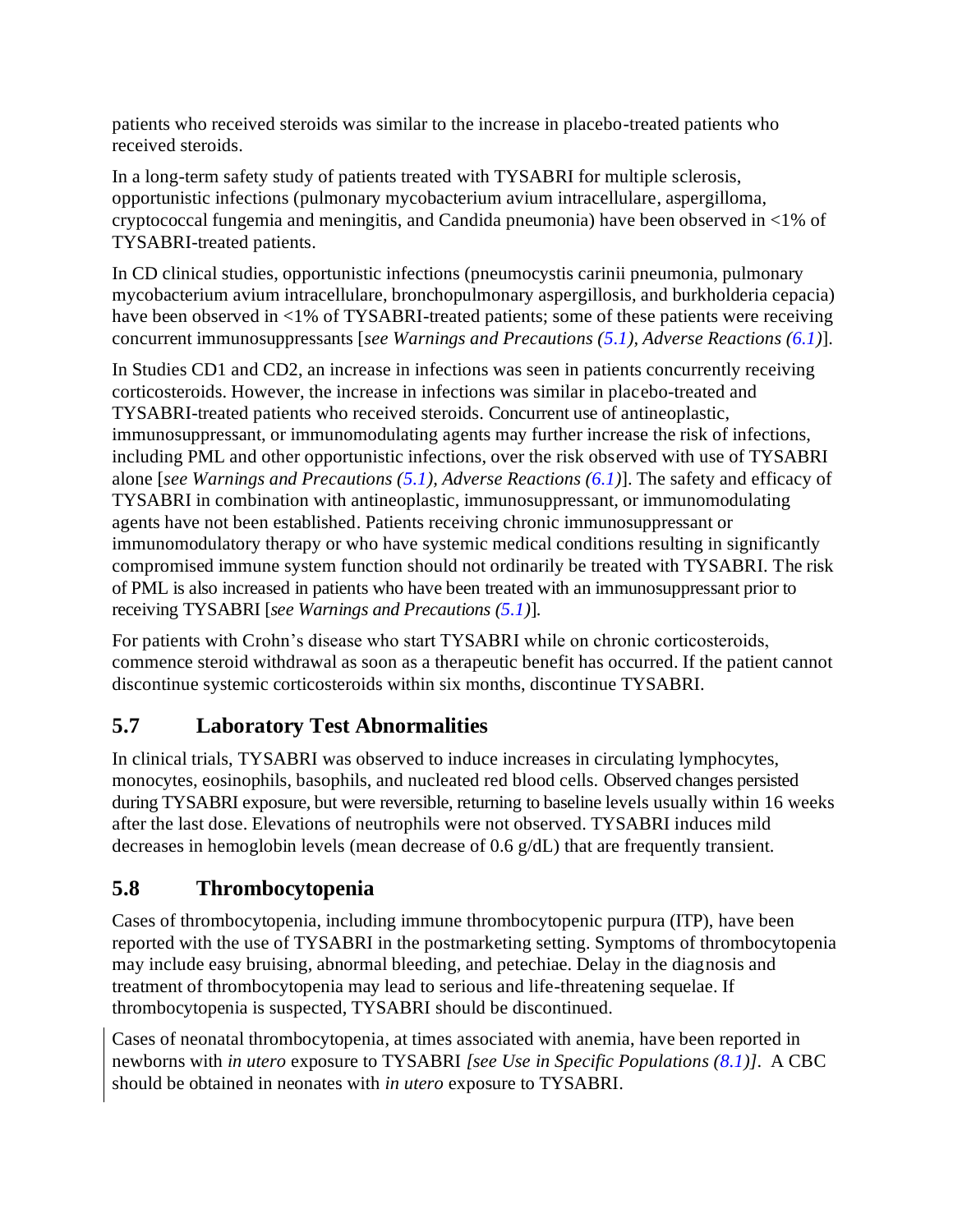### <span id="page-10-0"></span>**5.9 Immunizations**

No data are available on the effects of vaccination in patients receiving TYSABRI. No data are available on the secondary transmission of infection by live vaccines in patients receiving TYSABRI.

### **6 ADVERSE REACTIONS**

The following serious adverse reactions are described below and elsewhere in the labeling:

- Progressive Multifocal Leukoencephalopathy (PML) *[see Warnings and Precautions [\(5.1\)](#page-3-0)]*
- Herpes Infections *[see Warnings and Precautions [\(5.3\)](#page-7-0)]*
- Hepatotoxicity *[see Warnings and Precautions [\(5.4\)](#page-7-0)]*
- Hypersensitivity/Antibody Formation *[see Warnings and Precautions [\(5.5\)](#page-8-0)]*
- Immunosuppression/Infections *[see Warnings and Precautions [\(5.6\)](#page-8-0)]*
- Thrombocytopenia *[see Warnings and Precautions [\(5.8\)](#page-9-0)]*

### **6.1 Clinical Trials Experience**

Because clinical trials are conducted under widely varying conditions, adverse reaction rates observed in the clinical trials of a drug cannot be directly compared to rates in the clinical trials of another drug and may not reflect the rates observed in practice.

The most common adverse reactions (incidence  $\geq 10\%$ ) were headache and fatigue in both the multiple sclerosis (MS) and Crohn's disease (CD) studies. Other common adverse reactions  $(incidence \ge 10\%)$  in the MS population were arthralgia, urinary tract infection, lower respiratory tract infection, gastroenteritis, vaginitis, depression, pain in extremity, abdominal discomfort, diarrhea NOS, and rash. Other common adverse reactions (incidence  $\geq 10\%$ ) in the CD population were upper respiratory tract infections and nausea.

The most frequently reported adverse reactions resulting in clinical intervention (i.e., discontinuation of TYSABRI) in the MS studies were urticaria (1%) and other hypersensitivity reactions (1%), and in the CD studies (Studies CD1 and CD2) were the exacerbation of Crohn's disease (4.2%) and acute hypersensitivity reactions (1.5%) [*see Warnings and Precautions [\(5.5\)](#page-8-0)*].

A total of 1617 multiple sclerosis patients in controlled studies received TYSABRI, with a median duration of exposure of 28 months. A total of 1563 patients received TYSABRI in all CD studies for a median exposure of 5 months; of these patients, 33% (n=518) received at least one year of treatment and 19% (n=297) received at least two years of treatment.

### Multiple Sclerosis Clinical Studies

The most common serious adverse reactions in Study MS1 [*see Clinical Studies [\(14.1\)](#page-21-0)*] with TYSABRI were infections (3.2% versus 2.6% in placebo, including urinary tract infection [0.8%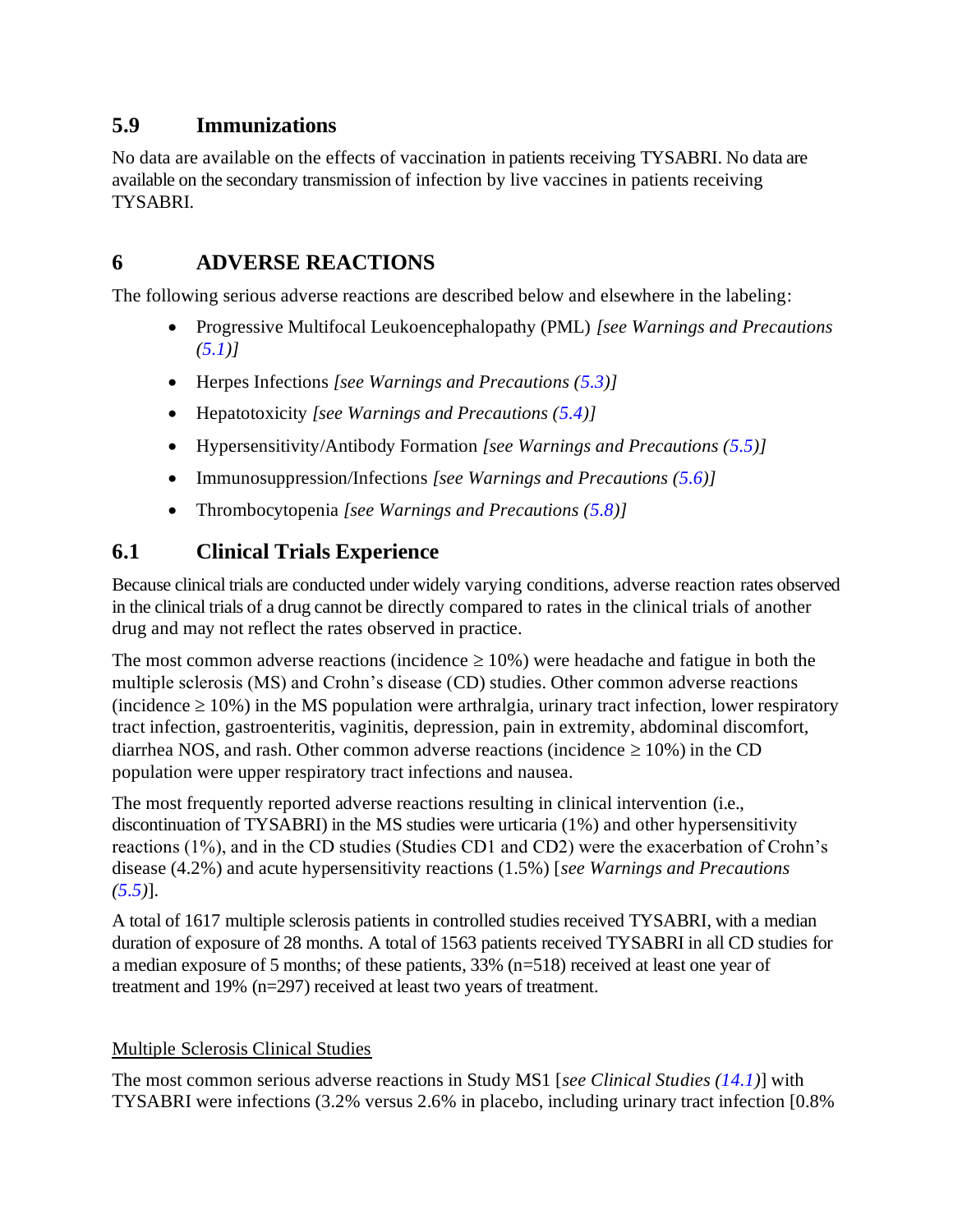<span id="page-11-0"></span>versus 0.3%] and pneumonia [0.6% versus 0%]), acute hypersensitivity reactions (1.1% versus 0.3%, including anaphylaxis/anaphylactoid reaction [0.8% versus 0%]), depression (1.0% versus 1.0%, including suicidal ideation or attempt [0.6% versus 0.3%]), and cholelithiasis (1.0% versus 0.3%). In Study MS2, serious adverse reactions of appendicitis were also more common in patients who received TYSABRI (0.8% versus 0.2% in placebo).

[Table](#page-11-0) 2 enumerates adverse reactions and selected laboratory abnormalities that occurred in Study MS1 at an incidence of at least 1 percentage point higher in TYSABRI-treated patients than was observed in placebo-treated patients.

| <b>Adverse Reactions</b>           | <b>TYSABRI</b> | <b>Placebo</b> |
|------------------------------------|----------------|----------------|
| (Preferred Term)                   | $n=627$        | $n = 312$      |
|                                    | $\frac{0}{0}$  | $\frac{0}{0}$  |
| General                            |                |                |
| Headache                           | 38             | 33             |
| Fatigue                            | 27             | 21             |
| Arthralgia                         | 19             | 14             |
| Chest discomfort                   | 5              | 3              |
| Other hypersensitivity reactions** | 5              | $\overline{2}$ |
| Acute hypersensitivity reactions** | $\overline{4}$ | $\leq$ 1       |
| Seasonal allergy                   | 3              | $\overline{2}$ |
| Rigors                             | $\overline{3}$ | $\leq$ 1       |
| Weight increased                   | $\overline{c}$ | $\leq$ 1       |
| Weight decreased                   | $\overline{2}$ | $\leq$ 1       |
| Infection                          |                |                |
| Urinary tract infection            | 21             | 17             |
| Lower respiratory tract infection  | 17             | 16             |
| Gastroenteritis                    | 11             | 9              |
| Vaginitis*                         | 10             | 6              |
| <b>Tooth infections</b>            | 9              | 7              |
| Herpes                             | 8              | $\overline{7}$ |
| <b>Tonsillitis</b>                 | 7              | 5              |
| Psychiatric                        |                |                |
| Depression                         | 19             | 16             |
| Musculoskeletal/Connective Tissue  |                |                |
| <b>Disorders</b>                   |                |                |
| Pain in extremity                  | 16             | 14             |
| Muscle cramp                       | 5              | 3              |
| Joint swelling                     | $\overline{2}$ | 1              |

| Table 2: |  |  |  |  | <b>Adverse Reactions in Study MS1 (Monotherapy Study)</b> |  |
|----------|--|--|--|--|-----------------------------------------------------------|--|
|----------|--|--|--|--|-----------------------------------------------------------|--|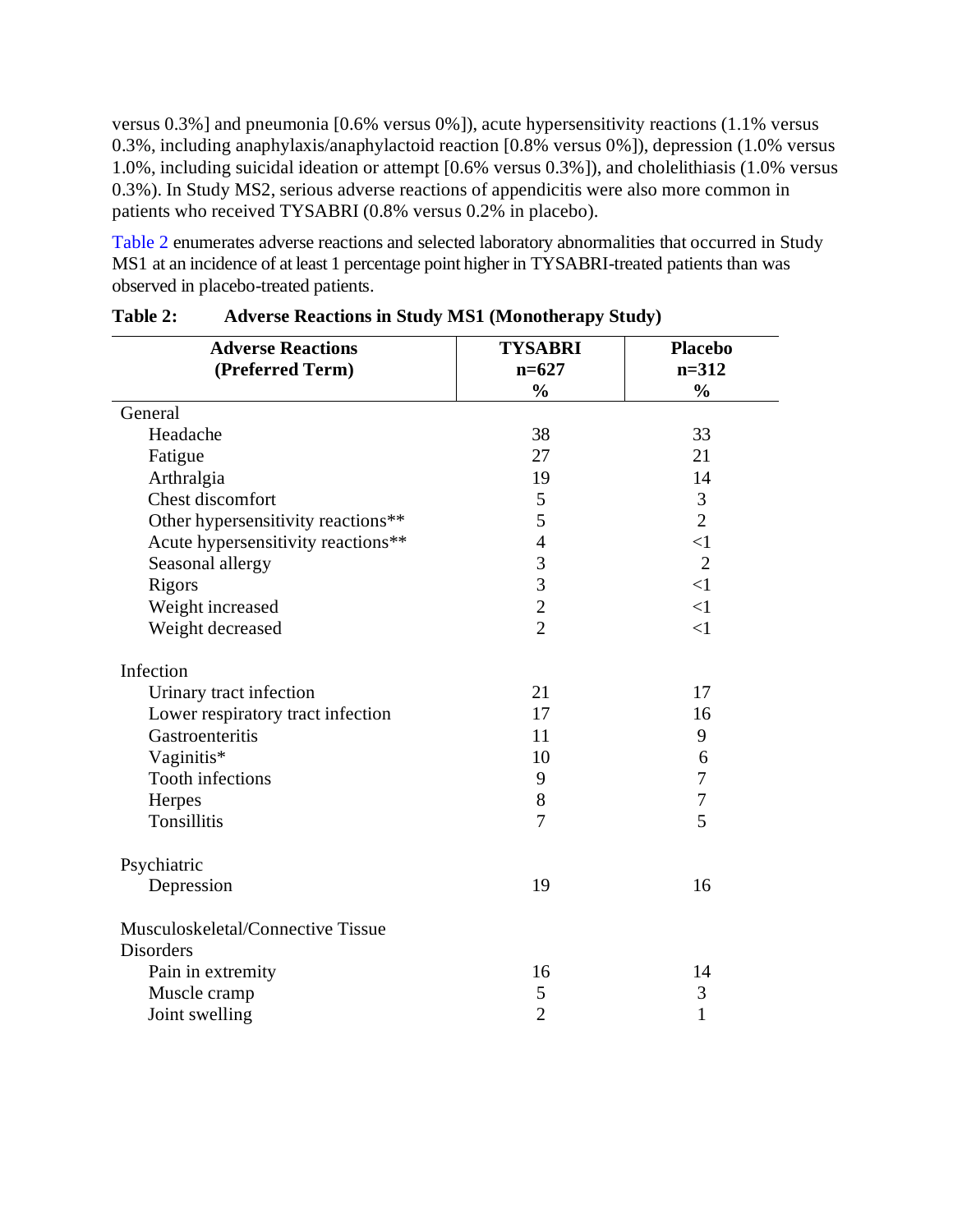| <b>Adverse Reactions</b>                   | <b>TYSABRI</b> | <b>Placebo</b> |
|--------------------------------------------|----------------|----------------|
| (Preferred Term)                           | $n=627$        | $n=312$        |
|                                            | $\frac{0}{0}$  | $\frac{0}{0}$  |
| Gastrointestinal                           |                |                |
| Abdominal discomfort                       | 11             | 10             |
| Diarrhea NOS                               | 10             | 9              |
| Abnormal liver function test               | 5              | $\overline{4}$ |
| Skin                                       |                |                |
| Rash                                       | 12             | 9              |
| Dermatitis                                 | 7              | $\overline{4}$ |
| Pruritus                                   | $\overline{4}$ | $\overline{2}$ |
| Night sweats                               | $\mathbf{1}$   | $\overline{0}$ |
| Menstrual Disorders*                       |                |                |
| Irregular menstruation                     | 5              | $\overline{4}$ |
| Dysmenorrhea                               | 3              | $\leq$ 1       |
| Amenorrhea                                 | $\overline{2}$ | $\mathbf{1}$   |
| Ovarian cyst                               | $\overline{2}$ | $\leq$ 1       |
| Neurologic Disorders                       |                |                |
| Vertigo                                    | 6              | 5              |
| Somnolence                                 | $\overline{2}$ | $\leq$ 1       |
| <b>Renal and Urinary Disorders</b>         |                |                |
| Urinary urgency/frequency                  | 9              | 7              |
| Urinary incontinence                       | $\overline{4}$ | $\overline{3}$ |
| Injury                                     |                |                |
| Limb injury NOS                            | 3              | $\overline{2}$ |
| Skin laceration                            | $\overline{c}$ | $\leq$ 1       |
| Thermal burn                               | $\mathbf{1}$   | $\leq$ 1       |
| *Percentage based on female patients only. |                |                |

\*\* Acute versus other hypersensitivity reactions are defined as occurring within 2 hours post-infusion versus more than 2 hours.

In Study MS2, peripheral edema was more common in patients who received TYSABRI (5% versus 1% in placebo).

Crohn's Disease Clinical Studies

The following serious adverse reactions in the induction Studies CD1 and CD2 [*see Clinical Studies [\(14.2\)](#page-25-0)*] were reported more commonly with TYSABRI than placebo and occurred at an incidence of at least 0.3%: intestinal obstruction or stenosis (2% vs. 1% in placebo), acute hypersensitivity reactions  $(0.5\% \text{ vs. } 0\%)$ , abdominal adhesions  $(0.3\% \text{ vs. } 0\%)$ , and cholelithiasis  $(0.3\% \text{ vs. } 0\%)$ . Similar serious adverse reactions were seen in the maintenance Study CD3. [Table](#page-13-0) 3 enumerates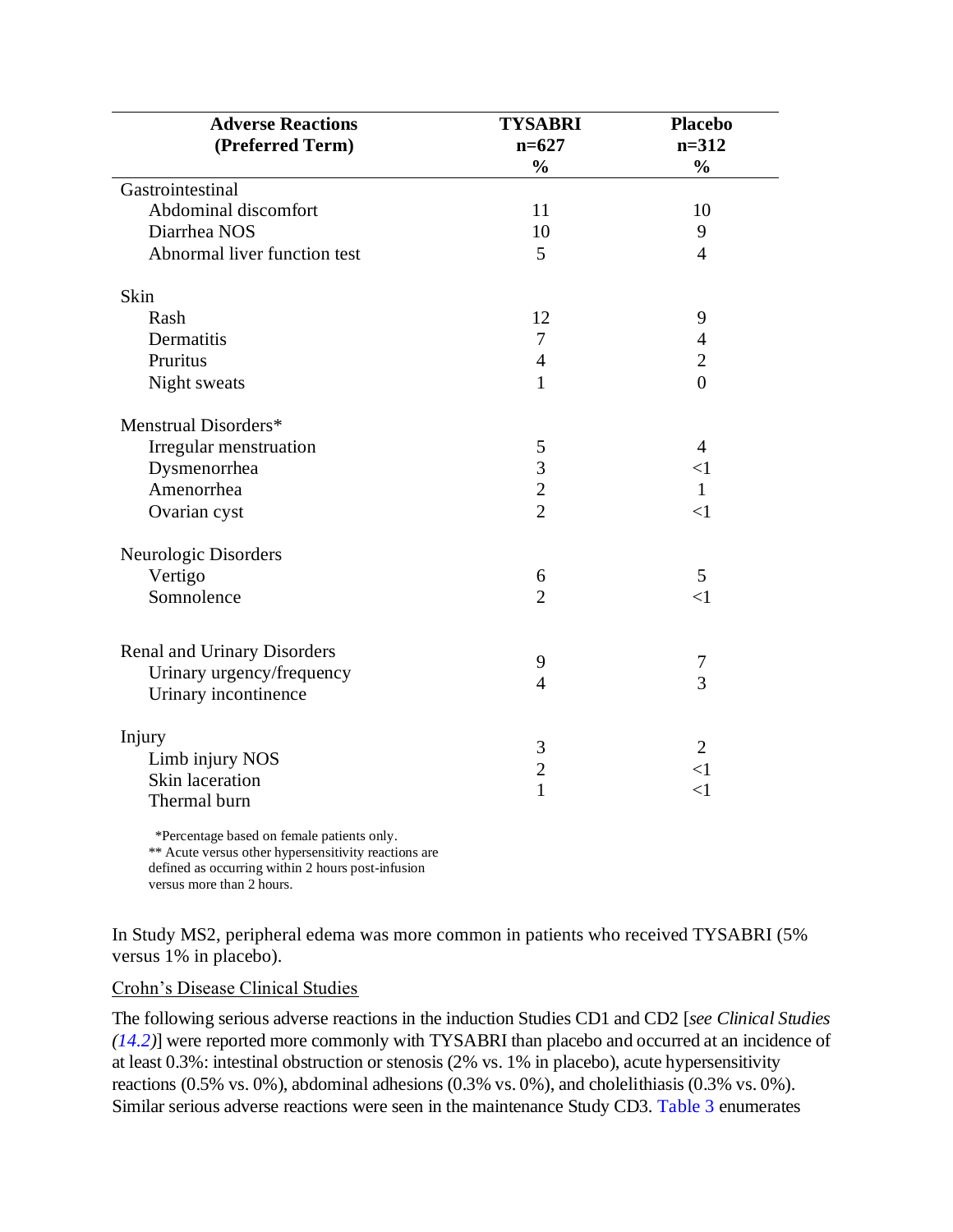<span id="page-13-0"></span>adverse reactions that occurred in Studies CD1 and CD2 (median exposure of 2.8 months). [Table](#page-14-0) 4 enumerates adverse reactions that occurred in Study CD3 (median exposure of 11.0 months).

| <b>Adverse Reactions*</b>         | <b>TYSABRI</b><br>$n = 983$ | <b>Placebo</b><br>$n=431$ |
|-----------------------------------|-----------------------------|---------------------------|
|                                   | $\frac{0}{0}$               | $\frac{0}{0}$             |
| General                           |                             |                           |
| Headache                          | 32                          | 23                        |
| Fatigue                           | 10                          | 8                         |
| Arthralgia                        | 8                           | 6                         |
| Influenza-like illness            | 5                           | $\overline{4}$            |
| Acute hypersensitivity reactions  | $\overline{2}$              | $<$ 1                     |
| Tremor                            | $\mathbf{1}$                | $\leq$ 1                  |
| Infection                         |                             |                           |
| Upper respiratory tract infection | 22                          | 16                        |
| Vaginal infections**              | $\overline{4}$              | $\sqrt{2}$                |
| Viral infection                   | 3                           | $\overline{2}$            |
| Urinary tract infection           | $\overline{3}$              | $\mathbf{1}$              |
| Respiratory                       |                             |                           |
| Pharyngolaryngeal pain            | 6                           | $\overline{4}$            |
| Cough                             | 3                           | $\leq$ 1                  |
| Gastrointestinal                  |                             |                           |
| Nausea                            | 17                          | 15                        |
| Dyspepsia                         | 5                           | 3                         |
| Constipation                      | $\overline{4}$              | $\overline{2}$            |
| Flatulence                        | $\mathfrak{Z}$              | $\overline{2}$            |
| Aphthous stomatitis               | $\overline{2}$              | $\leq$ 1                  |
| Skin                              |                             |                           |
| Rash                              | 6                           | $\overline{4}$            |
| Dry skin                          | $\mathbf{1}$                | $\overline{0}$            |
| <b>Menstrual Disorder</b>         |                             |                           |
| Dysmenorrhea <sup>**</sup>        | $\overline{2}$              | $\leq$ 1                  |

**Table 3: Adverse Reactions in Studies CD1 and CD2 (Induction Studies)**

\* Occurred at an incidence of at least 1% higher in TYSABRI-treated patients than placebo-treated patients.

\*\* Percentage based on female patients only.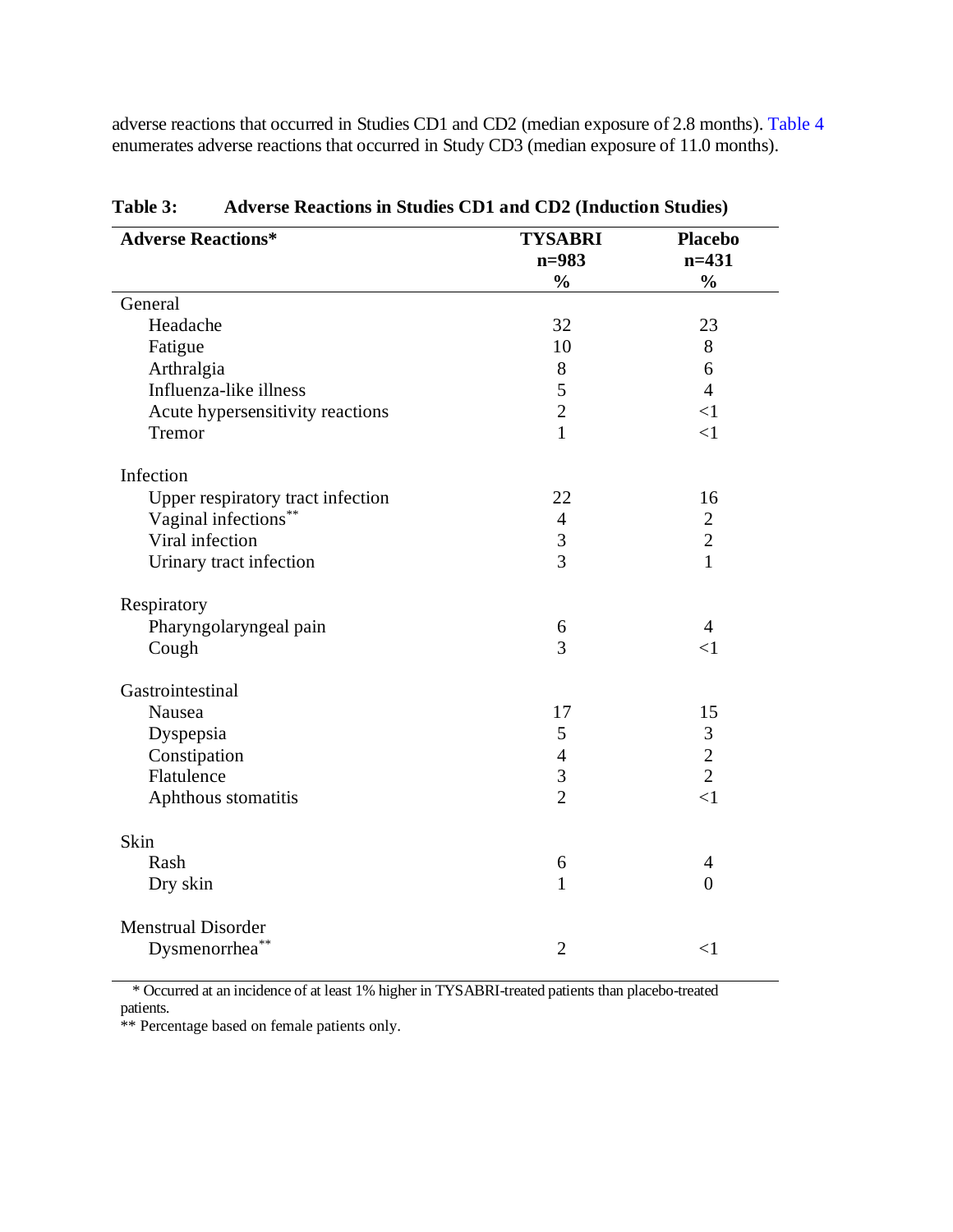| <b>Adverse Reactions*</b>                          | <b>TYSABRI</b> | <b>Placebo</b> |
|----------------------------------------------------|----------------|----------------|
|                                                    | $n = 214$      | $n = 214$      |
|                                                    | $\frac{0}{0}$  | $\frac{0}{0}$  |
| General                                            |                |                |
| Headache                                           | 37             | 31             |
| Influenza-like illness                             | 11             | 6              |
| Peripheral edema                                   | 6              | 3              |
| Toothache                                          | $\overline{4}$ | <1             |
| Infection                                          |                |                |
| Influenza                                          | 12             | 5              |
| <b>Sinusitis</b>                                   | 8              | $\overline{4}$ |
| Vaginal infections**                               | 8              | $<$ 1          |
| Viral infection                                    | $\overline{7}$ | 3              |
| Respiratory                                        |                |                |
| Cough                                              | $\overline{7}$ | 5              |
| Gastrointestinal                                   |                |                |
| Lower abdominal pain                               | $\overline{4}$ | $\overline{2}$ |
| Musculoskeletal and Connective Tissue<br>Back pain | 12             | 8              |
| <b>Menstrual Disorder</b><br>Dysmenorrhea**        | 6              | 3              |

#### <span id="page-14-0"></span>**Table 4: Adverse Reactions in Study CD3 (Maintenance Study)**

\* Occurred at an incidence of at least 2% higher in TYSABRI-treated patients than placebo-treated patients.

\*\* Percentage based on female patients only.

#### Infections

Progressive Multifocal Leukoencephalopathy (PML) occurred in three patients who received TYSABRI in clinical trials [*see Warnings and Precautions [\(5.1\)](#page-3-0)*]. Two cases of PML were observed in the 1869 patients with multiple sclerosis who were treated for a median of 120 weeks. These two patients had received TYSABRI in addition to interferon beta-1a [*see Warnings and Precautions [\(5.1\)](#page-3-0)*]. The third case occurred after eight doses in one of the 1043 patients with Crohn's disease who were evaluated for PML. In the postmarketing setting, additional cases of PML have been reported in TYSABRI-treated multiple sclerosis and Crohn's disease patients who were not receiving concomitant immunomodulatory therapy.

In Studies MS1 and MS2 [*see Clinical Studies [\(14.1\)](#page-21-0)*], the rate of any type of infection was approximately 1.5 per patient-year in both TYSABRI-treated patients and placebo-treated patients. The infections were predominately upper respiratory tract infections, influenza, and urinary tract infections. In Study MS1, the incidence of serious infection was approximately 3% in TYSABRI-treated patients and placebo-treated patients. Most patients did not interrupt treatment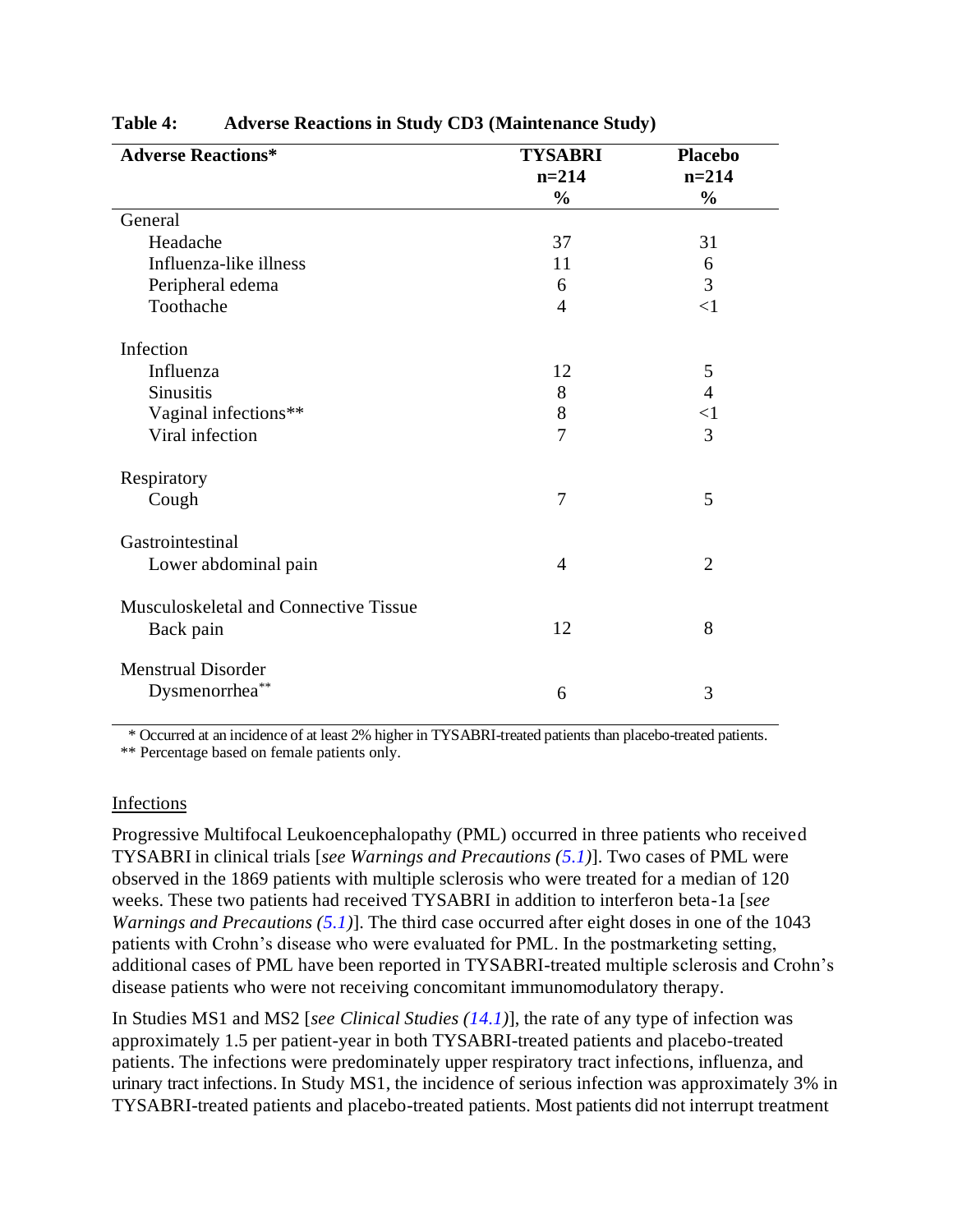with TYSABRI during infections. The only opportunistic infection in the multiple sclerosis clinical trials was a case of cryptosporidial gastroenteritis with a prolonged course.

In Studies CD1 and CD2 [*see Clinical Studies [\(14.2\)](#page-25-0)*], the rate of any type of infection was 1.7 per patient-year in TYSABRI-treated patients and 1.4 per patient-year in placebo-treated patients. In Study CD3, the incidence of any type of infection was 1.7 per patient-year in TYSABRI-treated patients and was similar in placebo-treated patients. The most common infections were nasopharyngitis, upper respiratory tract infection, and influenza. The majority of patients did not interrupt TYSABRI therapy during infections, and recovery occurred with appropriate treatment. Concurrent use of TYSABRI in CD clinical trials with chronic steroids and/or methotrexate, 6-MP, and azathioprine did not result in an increase in overall infections compared to TYSABRI alone; however, the concomitant use of such agents could lead to an increased risk of serious infections.

In Studies CD1 and CD2, the incidence of serious infection was approximately 2.1% in both TYSABRI-treated patients and placebo-treated patients. In Study CD3, the incidence of serious infection was approximately 3.3% in TYSABRI-treated patients and approximately 2.8% in placebo-treated patients.

In clinical studies for CD, opportunistic infections (pneumocystis carinii pneumonia, pulmonary mycobacterium avium intracellulare, bronchopulmonary aspergillosis, and burkholderia cepacia) have been observed in <1% of TYSABRI-treated patients; some of these patients were receiving concurrent immunosuppressants [*see Warnings and Precautions [\(5.6\)](#page-8-0)*]. Two serious nonbacterial meningitides occurred in TYSABRI-treated patients compared to none in placebotreated patients.

#### Infusion-related Reactions

An infusion-related reaction was defined in clinical trials as any adverse event occurring within two hours of the start of an infusion. In MS clinical trials, approximately 24% of TYSABRI-treated multiple sclerosis patients experienced an infusion-related reaction, compared to 18% of placebo-treated patients. In the controlled CD clinical trials, infusion-related reactions occurred in approximately 11% of patients treated with TYSABRI compared to 7% of placebo-treated patients. Reactions more common in the TYSABRI-treated MS patients compared to the placebo-treated MS patients included headache, dizziness, fatigue, urticaria, pruritus, and rigors. Acute urticaria was observed in approximately 2% of patients. Other hypersensitivity reactions were observed in 1% of patients receiving TYSABRI. Serious systemic hypersensitivity infusion reactions occurred in <1% of patients [*see Warnings and Precautions [\(5.5\)](#page-8-0)*]. All patients recovered with treatment and/or discontinuation of the infusion.

Infusion-related reactions that were more common in CD patients receiving TYSABRI than those receiving placebo included headache, nausea, urticaria, pruritus, and flushing. Serious infusion reactions occurred in Studies CD1, CD2, and CD3 at an incidence of <1% in TYSABRI-treated patients.

MS and CD patients who became persistently positive for antibodies to TYSABRI were more likely to have an infusion-related reaction than those who were antibody-negative.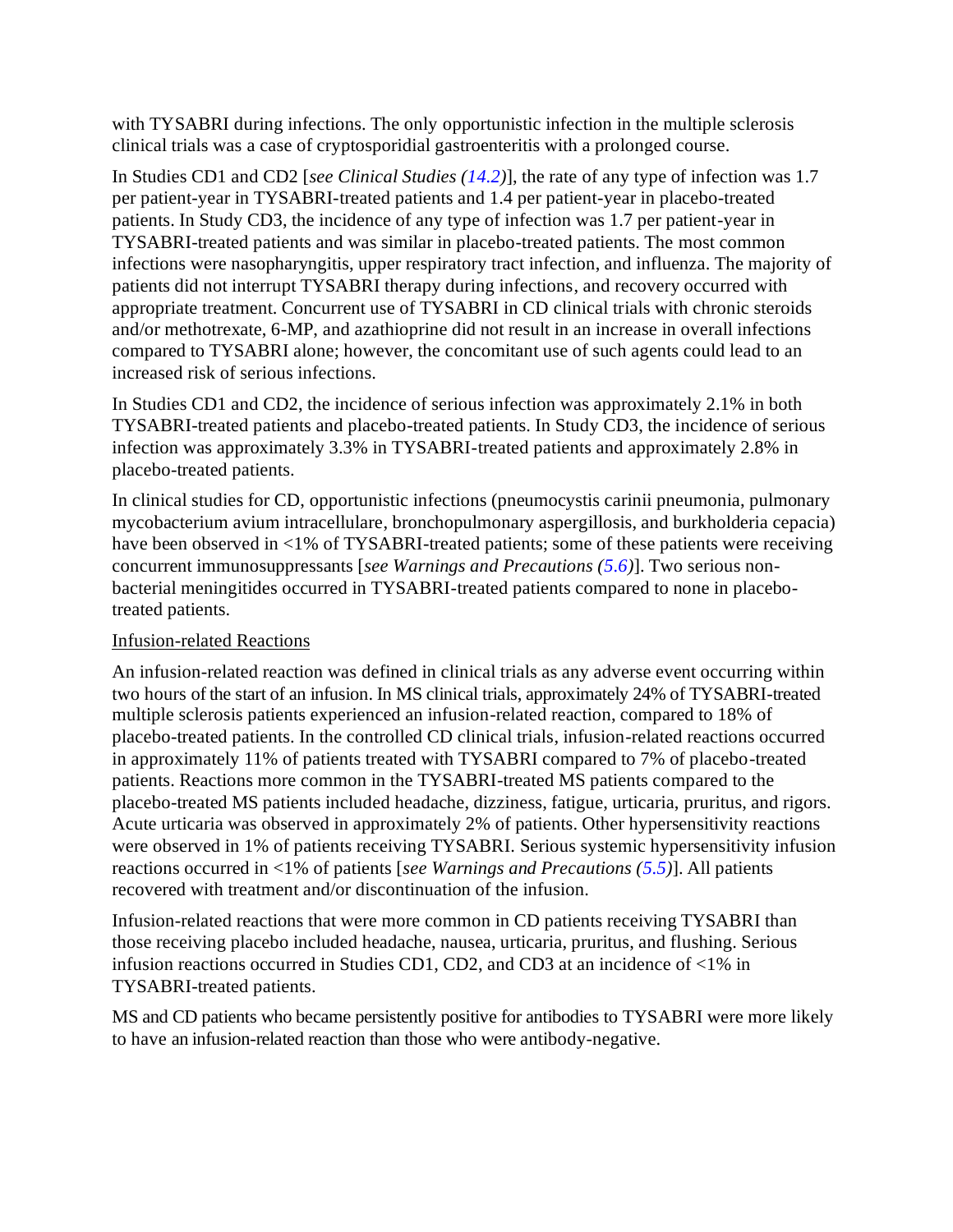### <span id="page-16-0"></span>**6.2 Immunogenicity**

As with all therapeutic proteins, there is a potential for immunogenicity. The detection of antibody formation is highly dependent on the sensitivity and specificity of the assay. Additionally, the observed incidence of antibody (including neutralizing antibody) positivity in an assay may be influenced by several factors including assay methodology, sample handling, timing of sample collection, concomitant medications, and underlying disease. For these reasons, comparison of the incidence of antibodies to natalizumab in the studies described below with the incidence of antibodies in other studies or to other products may be misleading.

Patients in Study MS1 [*see Clinical Studies [\(14.1\)](#page-21-0)*] were tested for antibodies to natalizumab every 12 weeks. The assays used were unable to detect low to moderate levels of antibodies to natalizumab. Approximately 9% of patients receiving TYSABRI developed detectable antibodies at least once during treatment. Approximately 6% of patients had positive antibodies on more than one occasion. Approximately 82% of patients who became persistently antibody-positive developed detectable antibodies by 12 weeks. Anti-natalizumab antibodies were neutralizing *in vitro.*

The presence of anti-natalizumab antibodies was correlated with a reduction in serum natalizumab levels. In Study MS1, the Week 12 pre-infusion mean natalizumab serum concentration in antibody-negative patients was 15 mcg/mL compared to 1.3 mcg/mL in antibody-positive patients. Persistent antibody-positivity resulted in a substantial decrease in the effectiveness of TYSABRI. The risk of increased disability and the annualized relapse rate were similar in persistently antibody-positive TYSABRI-treated patients and patients who received placebo. A similar phenomenon was also observed in Study MS2.

Infusion-related reactions that were most often associated with persistent antibody-positivity included urticaria, rigors, nausea, vomiting, headache, flushing, dizziness, pruritus, tremor, feeling cold, and pyrexia. Additional adverse reactions more common in persistently antibodypositive patients included myalgia, hypertension, dyspnea, anxiety, and tachycardia.

Patients in CD studies [*see Clinical Studies [\(14.2\)](#page-25-0)*] were first tested for antibodies at Week 12, and in a substantial proportion of patients, this was the only test performed given the 12-week duration of placebo-controlled studies. Approximately 10% of patients were found to have antinatalizumab antibodies on at least one occasion. Five percent (5%) of patients had positive antibodies on more than one occasion. Persistent antibodies resulted in reduced efficacy and an increase in infusion-related reactions with symptoms that include urticaria, pruritus, nausea, flushing, and dyspnea.

The long-term immunogenicity of TYSABRI and the effects of low to moderate levels of antibody to natalizumab are unknown [*see Warnings and Precautions [\(5.5\)](#page-8-0), Adverse Reactions [\(6.1\)](#page-10-0)*].

# **6.3 Postmarketing Experience**

The following adverse reactions have been identified during post approval use of TYSABRI. Because these reactions are reported voluntarily from a population of uncertain size, it is not always possible to reliably estimate their frequency or establish a causal relationship to drug exposure.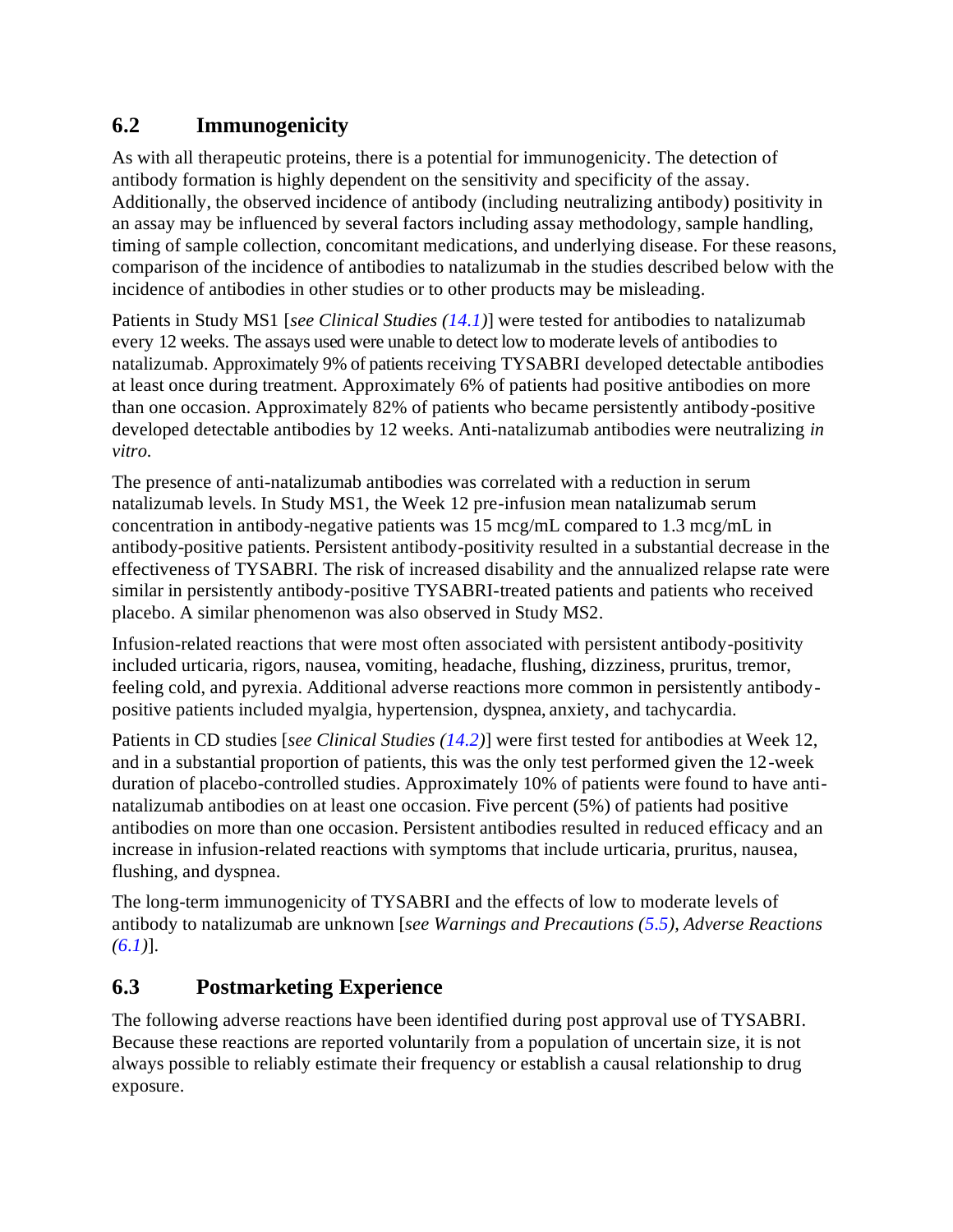<span id="page-17-0"></span>Blood disorders: hemolytic anemia, thrombocytopenia (including immune thrombocytopenic purpura).

# **7 DRUG INTERACTIONS**

Because of the potential for increased risk of PML and other infections, Crohn's disease patients receiving TYSABRI should not be treated with concomitant immunosuppressants (e.g., 6 mercaptopurine, azathioprine, cyclosporine, or methotrexate) or inhibitors of TNF-α, and corticosteroids should be tapered in those patients with Crohn's disease who are on chronic corticosteroids when they start TYSABRI therapy [*see Indications and Usage [\(1.2\)](#page-1-0), Warnings and Precautions [\(5.1,](#page-3-0) [5.6\)](#page-8-0)*]. Ordinarily, MS patients receiving chronic immunosuppressant or immunomodulatory therapy should not be treated with TYSABRI [*see Indications and Usage [\(1.1\)](#page-1-0), Warnings and Precautions [\(5.1,](#page-3-0) [5.6\)](#page-8-0)*].

# **8 USE IN SPECIFIC POPULATIONS**

### **8.1 Pregnancy**

#### Risk Summary

There are no adequate data on the risk of major birth defects, miscarriage, or other adverse maternal outcomes associated with the use of TYSABRI in pregnant women. Adverse fetal outcomes of neonatal thrombocytopenia, at times associated with anemia, have been reported *(see Clinical Considerations)*. In animal studies, administration of natalizumab during pregnancy produced fetal immunologic and hematologic effects in monkeys at doses similar to the human dose and reduced offspring survival in guinea pigs at doses greater than the human dose. These doses were not maternally toxic but produced the expected pharmacological effects in maternal animals [*see Data*].

In the U.S. general population, the estimated background risk of major birth defects and miscarriage in clinically recognized pregnancies is 2-4% and 15-20%, respectively. The background risk of major birth defects and miscarriage for the indicated population is unknown.

#### Clinical Considerations

#### *Fetal/Neonatal Adverse Reactions*

Cases of neonatal thrombocytopenia, at times associated with anemia, in infants born to women exposed to TYSABRI during pregnancy were reported in the post-marketing setting *[see Warnings and Precautions ([5.8\)](#page-9-0)]*. Therefore, a CBC should be obtained in neonates who were exposed to TYSABRI *in utero.*

Data

#### *Animal Data*

In developmental toxicity studies conducted in guinea pigs and monkeys, at natalizumab doses up to 30 mg/kg (7 times the recommended human dose based on body weight [mg/kg]), transplacental transfer and in utero exposure of the embryo/fetus was demonstrated in both species.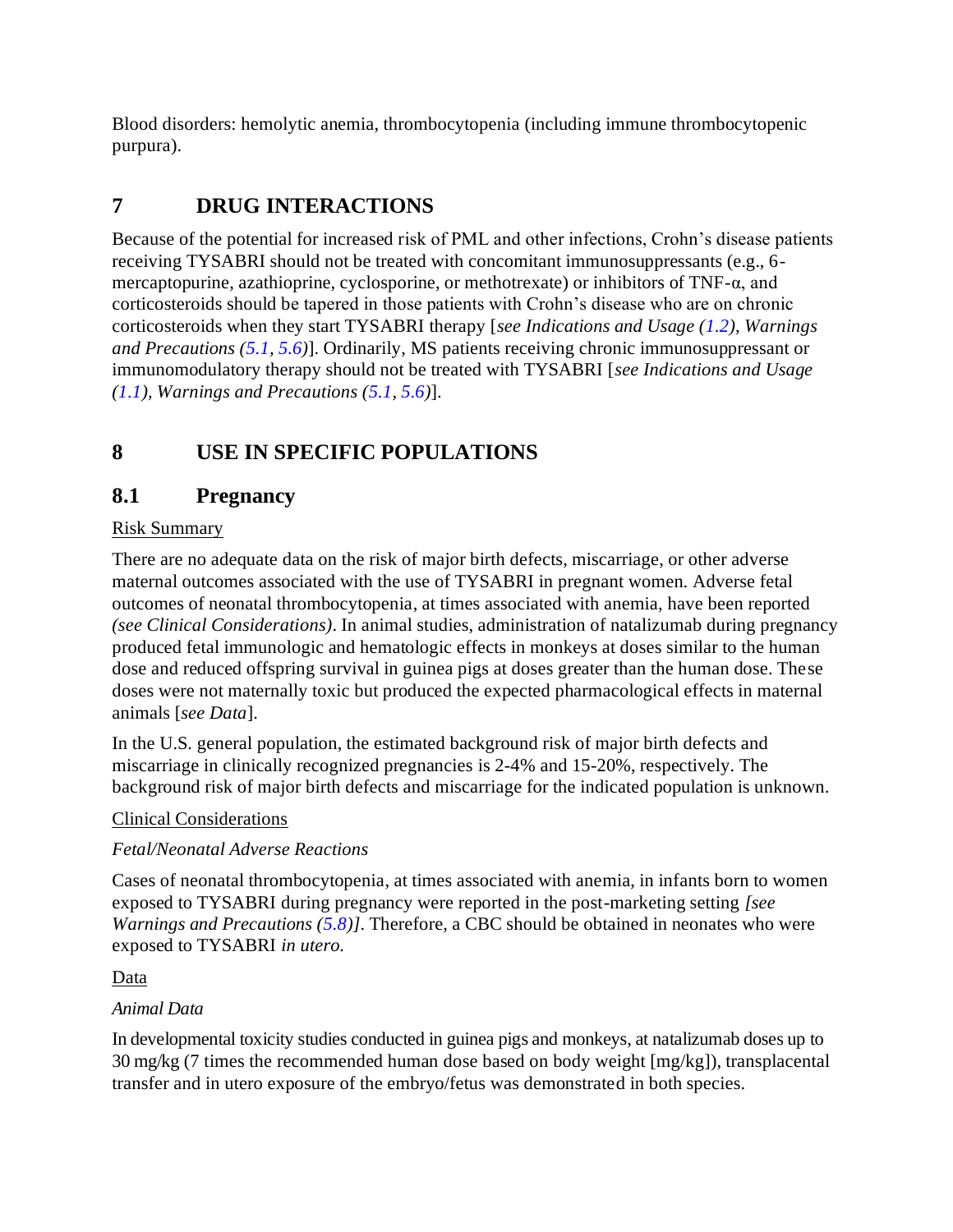<span id="page-18-0"></span>In a study in which pregnant guinea pigs were administered natalizumab  $(0, 3, 10, 0.0130)$  mg/kg) by intravenous (IV) infusion on alternate days throughout organogenesis (gestation days [GD] 4- 30), no effects on embryofetal development were observed.

When pregnant monkeys were administered natalizumab  $(0, 3, 10, \text{or } 30 \text{ mg/kg})$  by IV infusion on alternative days throughout organogenesis (GDs 20-70), serum levels in fetuses at delivery were approximately 35% of maternal serum natalizumab levels. There were no effects on embryofetal development; however, natalizumab-related immunological and hematologic changes were observed in the fetuses at the two highest doses. These changes included decreases in lymphocytes (CD3+ and CD20+), changes in lymphocyte subpopulation percentages, mild anemia, reduced platelet count, increased spleen weights, and reduced liver and thymus weights associated with increased splenic extramedullary hematopoiesis, thymic atrophy, and decreased hepatic hematopoiesis.

In a study in which monkeys were exposed to natalizumab during pregnancy (IV infusion of 30 mg/kg) on alternate days from GD20 to GD70 or GD20 to term, abortions were increased approximately 2-fold compared to controls. In offspring born to mothers administered natalizumab on alternate days from GD20 until delivery, hematologic effects (decreased lymphocyte and platelet counts) were also observed. These effects were reversed upon clearance of natalizumab. There was no evidence of anemia in these offspring. Offspring exposed in utero and during lactation had a normal immune response to challenge with a T-cell dependent antigen.

In a study in which pregnant guinea pigs were exposed to natalizumab (30 mg/kg IV) on alternate dates during GDs 30-64, a reduction in pup survival was observed.

# **8.2 Lactation**

### Risk Summary

Natalizumab has been detected in human milk. There are no data on the effects of this exposure on the breastfed infant or the effects of the drug on milk production.

The developmental and health benefits of breastfeeding should be considered along with the mother's clinical need for TYSABRI and any potential adverse effects on the breastfed infant from TYSABRI or from the underlying maternal condition.

# **8.4 Pediatric Use**

Safety and effectiveness in pediatric patients with multiple sclerosis or Crohn's disease below the age of 18 years have not been established. TYSABRI is not indicated for use in pediatric patients.

# **8.5 Geriatric Use**

Clinical studies of TYSABRI did not include sufficient numbers of patients aged 65 years and over to determine whether they respond differently than younger patients. Other reported clinical experience has not identified differences in responses between the elderly and younger patients.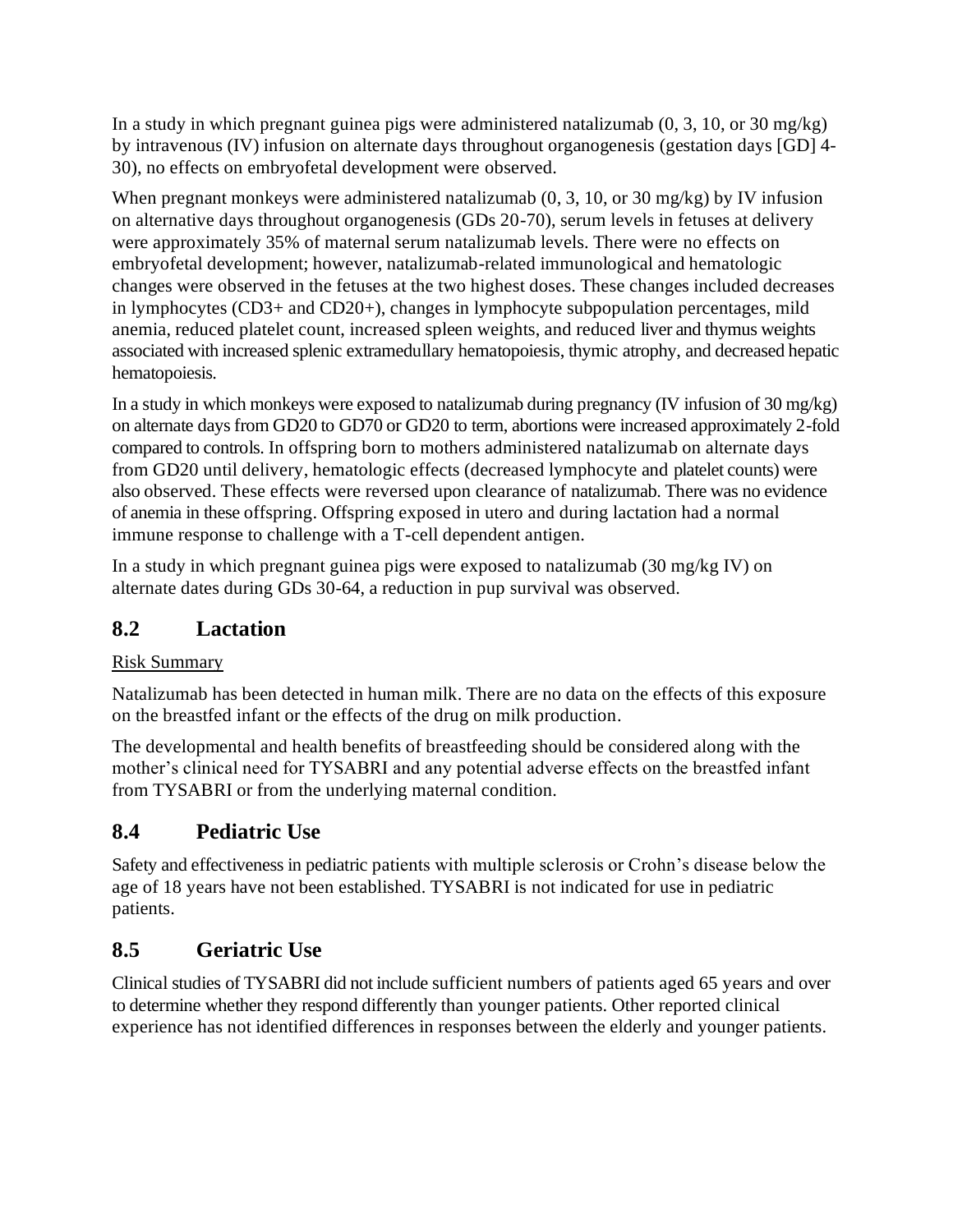### <span id="page-19-0"></span>**10 OVERDOSAGE**

Safety of doses higher than 300 mg has not been adequately evaluated. The maximum amount of TYSABRI that can be safely administered has not been determined.

# **11 DESCRIPTION**

Natalizumab is a recombinant humanized IgG4 $\kappa$  monoclonal antibody produced in murine myeloma cells. Natalizumab contains human framework regions and the complementaritydetermining regions of a murine antibody that binds to  $\alpha$ 4-integrin. The molecular weight of natalizumab is 149 kilodaltons.

TYSABRI (natalizumab) injection is supplied as a sterile, colorless, and clear to slightly opalescent solution for intravenous infusion. Each 15 mL of solution contains 300 mg natalizumab; sodium chloride, USP (123 mg); sodium phosphate, monobasic, monohydrate, USP (17 mg); sodium phosphate, dibasic, heptahydrate, USP (7.24 mg); polysorbate 80, USP/NF (3 mg), in Water for Injection, USP at pH 6.1.

# **12 CLINICAL PHARMACOLOGY**

# **12.1 Mechanism of Action**

Natalizumab binds to the  $\alpha$ 4-subunit of  $\alpha$ 4 $\beta$ 1 and  $\alpha$ 4 $\beta$ 7 integrins expressed on the surface of all leukocytes except neutrophils, and inhibits the  $\alpha$ 4-mediated adhesion of leukocytes to their counter-receptor(s). The receptors for the  $\alpha$ 4 family of integrins include vascular cell adhesion molecule-1 (VCAM-1), which is expressed on activated vascular endothelium, and mucosal addressin cell adhesion molecule-1 (MAdCAM-1) present on vascular endothelial cells of the gastrointestinal tract. Disruption of these molecular interactions prevents transmigration of leukocytes across the endothelium into inflamed parenchymal tissue. *In vitro*, anti- $\alpha$ 4-integrin antibodies also block  $\alpha$ 4mediated cell binding to ligands such as osteopontin and an alternatively spliced domain of fibronectin, connecting segment-1 (CS-1). *In vivo*, natalizumab may further act to inhibit the interaction of  $\alpha$ 4-expressing leukocytes with their ligand(s) in the extracellular matrix and on parenchymal cells, thereby inhibiting further recruitment and inflammatory activity of activated immune cells.

The specific mechanism(s) by which TYSABRI exerts its effects in multiple sclerosis and Crohn's disease have not been fully defined.

In multiple sclerosis, lesions are believed to occur when activated inflammatory cells, including T-lymphocytes, cross the blood-brain barrier (BBB). Leukocyte migration across the BBB involves interaction between adhesion molecules on inflammatory cells and their counterreceptors present on endothelial cells of the vessel wall. The clinical effect of natalizumab in multiple sclerosis may be secondary to blockade of the molecular interaction of  $\alpha$ 4 $\beta$ 1-integrin expressed by inflammatory cells with VCAM-1 on vascular endothelial cells, and with CS-1 and/or osteopontin expressed by parenchymal cells in the brain. Data from an experimental autoimmune encephalitis animal model of multiple sclerosis demonstrate reduction of leukocyte migration into brain parenchyma and reduction of plaque formation detected by magnetic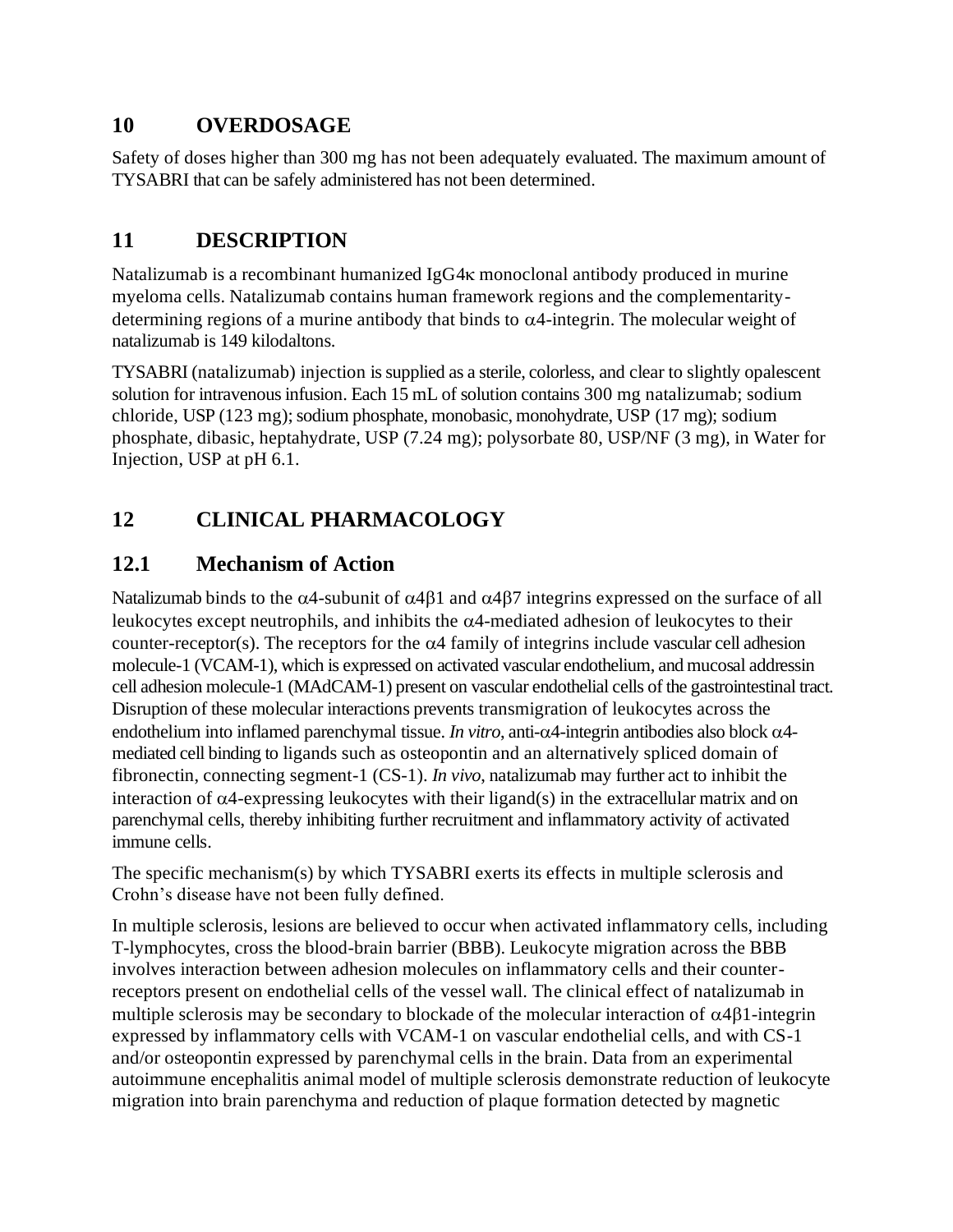<span id="page-20-0"></span>resonance imaging (MRI) following repeated administration of natalizumab. The clinical significance of these animal data is unknown.

In Crohn's disease, the interaction of the  $\alpha$ 4 $\beta$ 7 integrin with the endothelial receptor MAdCAM-1 has been implicated as an important contributor to the chronic inflammation that is a hallmark of the disease. MAdCAM-1 is mainly expressed on gut endothelial cells and plays a critical role in the homing of T lymphocytes to gut lymph tissue found in Peyer's patches. MAdCAM-1 expression has been found to be increased at active sites of inflammation in patients with CD, which suggests it may play a role in the recruitment of leukocytes to the mucosa and contribute to the inflammatory response characteristic of CD. The clinical effect of natalizumab in CD may therefore be secondary to blockade of the molecular interaction of the  $\alpha$ 4 $\beta$ 7-integrin receptor with MAdCAM-1 expressed on the venular endothelium at inflammatory foci. VCAM-1 expression has been found to be upregulated on colonic endothelial cells in a mouse model of IBD and appears to play a role in leukocyte recruitment to sites of inflammation. The role of VCAM-1 in CD, however, is not clear.

# **12.2 Pharmacodynamics**

TYSABRI administration increases the number of circulating leukocytes (including lymphocytes, monocytes, basophils, and eosinophils) due to inhibition of transmigration out of the vascular space. TYSABRI does not affect the absolute count of circulating neutrophils [*see Warnings and Precautions [\(5.7\)](#page-9-0)*].

# **12.3 Pharmacokinetics**

### Multiple Sclerosis (MS) Patients:

In patients with MS, following the repeat intravenous administration of a 300 mg dose of TYSABRI, the mean  $\pm$  SD maximum observed serum concentration was  $110 \pm 52$  mcg/mL. Mean average steady-state trough concentrations ranged from 23 mcg/mL to 29 mcg/mL. The observed time to steady-state was approximately 24 weeks after every four weeks of dosing. The mean  $\pm$  SD half-life, volume of distribution, and clearance of natalizumab were 11  $\pm$  4 days,  $5.7 \pm 1.9$  L, and  $16 \pm 5$  mL/hour, respectively.

The effects of covariates such as body weight, age, gender, and presence of anti-natalizumab antibodies on natalizumab pharmacokinetics were investigated in a population pharmacokinetic study (n=2195). Natalizumab clearance increased with body weight in a less than proportional manner such that a 43% increase in body weight resulted in a 32% increase in clearance. The presence of persistent anti-natalizumab antibodies increased natalizumab clearance approximately 3-fold [*see Adverse Reactions [\(6.2\)](#page-16-0)*].

### Crohn's Disease (CD) Patients:

In patients with CD, following the repeat intravenous administration of a 300 mg dose of TYSABRI, the mean  $\pm$  SD maximum observed serum concentration was 101  $\pm$  34 mcg/mL. The mean  $\pm$  SD average steady-state trough concentration was 10  $\pm$  9 mcg/mL. The estimated time to steady-state was approximately 16 to 24 weeks after every four weeks of dosing. The mean  $\pm$  SD half-life, volume of distribution, and clearance of natalizumab were  $10 \pm 7$  days,  $5.2 \pm 2.8$  L, and  $22 \pm 22$  mL/hour, respectively.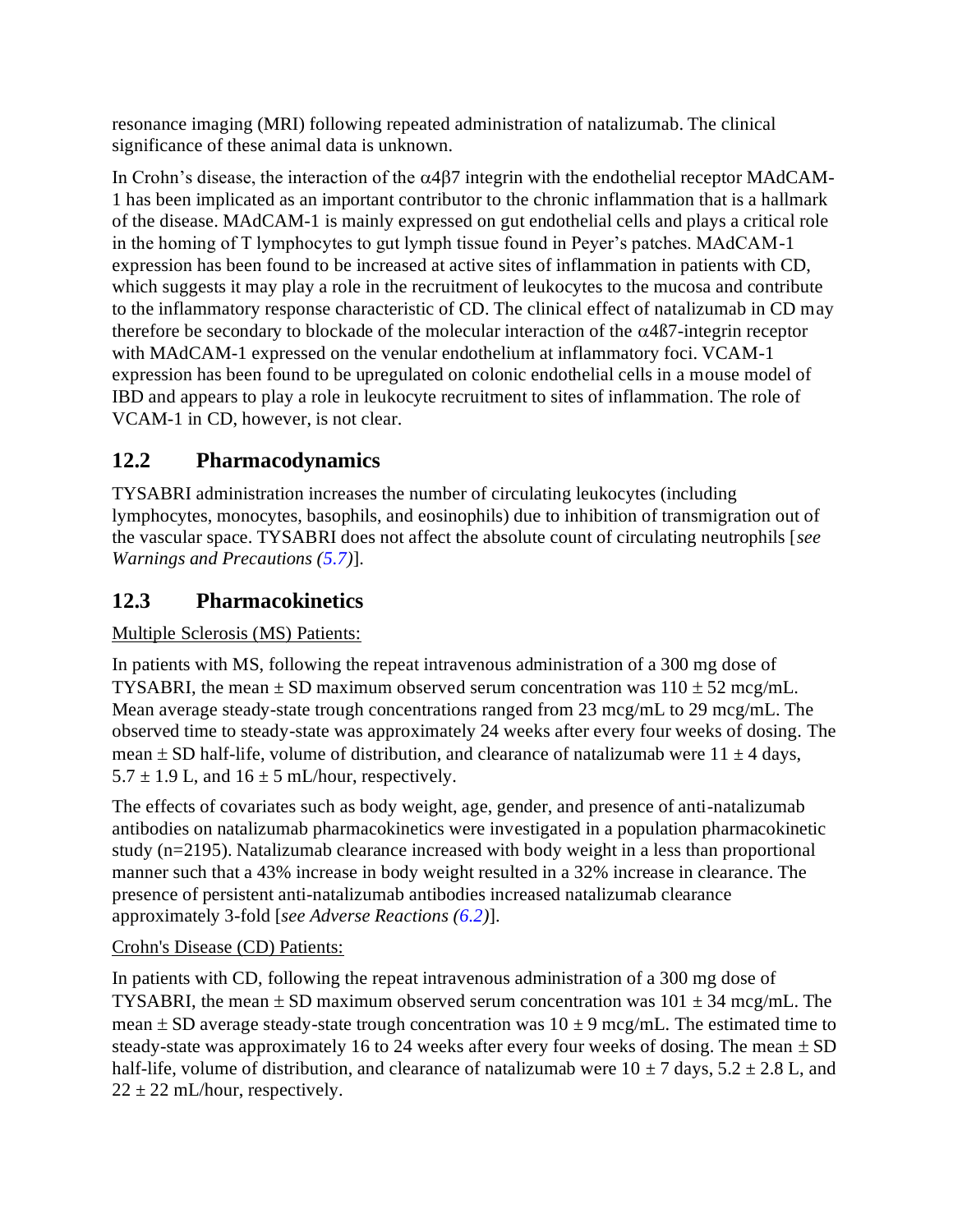<span id="page-21-0"></span>The effects of total body weight, age, gender, race, selected hematology and serum chemistry measures, co-administered medications (infliximab, immunosuppressants, or steroids), and the presence of anti-natalizumab antibodies were investigated in a population pharmacokinetic analysis (n=1156). The presence of anti-natalizumab antibodies was observed to increase natalizumab clearance [*see Adverse Reactions [\(6.2\)](#page-16-0)*].

Pharmacokinetics of natalizumab in patients with renal or hepatic insufficiency have not been studied.

# **13 NONCLINICAL TOXICOLOGY**

### **13.1 Carcinogenesis, Mutagenesis, Impairment of Fertility**

No clastogenic or mutagenic effects of natalizumab were observed in the Ames test or *in vitro* chromosomal aberration assay in human lymphocytes. Natalizumab showed no effects in *in vitro*  assays of  $\alpha$ 4-integrin positive human tumor line proliferation/cytotoxicity. Xenograft transplantation models in SCID and nude mice with two  $\alpha$ 4-integrin positive human tumor lines (leukemia, melanoma) demonstrated no increase in tumor growth rates or metastasis resulting from natalizumab treatment.

In male guinea pigs administered natalizumab (0, 3, 10, or 30 mg/kg) by intravenous (IV) infusion on alternate days from 28 days prior to and continuing throughout mating (to untreated females), no effects on fertility were observed. The highest dose tested is 6 times the recommended human dose (RHD) (300 mg) on a body weight (mg/kg) basis.

In a separate study in female guinea pigs (mated with untreated males), natalizumab (0, 3, 10, or 30 mg/kg), administered by IV infusion on alternate days from gestation day (GD) 30 of the first pregnancy through GD 30 of the second pregnancy, resulted in a decrease in pregnancy rate and number of implantations at 30 mg/kg. (Fertility parameters were assessed for the second pregnancy.) The no-effect dose for effects on female fertility (10 mg/kg) is 2 times the RHD on a body weight basis.

# **14 CLINICAL STUDIES**

# **14.1 Multiple Sclerosis**

TYSABRI was evaluated in two randomized, double-blind, placebo-controlled trials in patients with multiple sclerosis. Both studies enrolled patients who experienced at least one clinical relapse during the prior year and had a Kurtzke Expanded Disability Status Scale (EDSS) score between 0 and 5.0. Results for each study are shown in [Table](#page-23-0) 5 and [Table](#page-24-0) 6. Median time on study drug was 120 weeks in each study. In both studies, neurological evaluations were performed every 12 weeks and at times of suspected relapse. Magnetic resonance imaging evaluations for T1-weighted gadolinium (Gd)-enhancing lesions and T2-hyperintense lesions were performed annually.

Study MS1 enrolled patients who had not received any interferon-beta or glatiramer acetate for at least the previous 6 months; approximately 94% had never been treated with these agents. Median age was 37, with a median disease duration of 5 years. Patients were randomized in a 2:1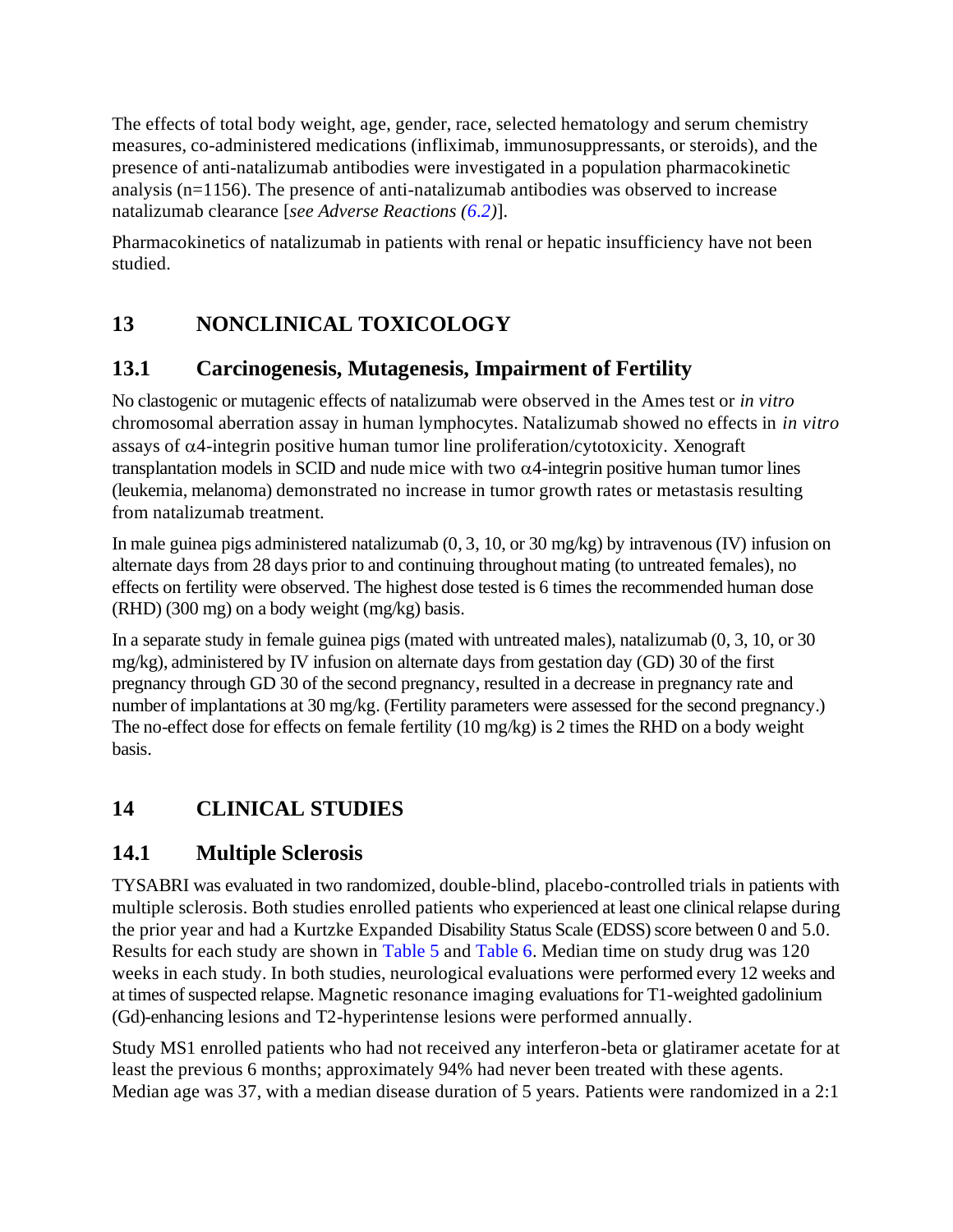ratio to receive TYSABRI 300 mg intravenous infusion (n=627) or placebo (n=315) every 4 weeks for up to 28 months (30 infusions).

Study MS2 enrolled patients who had experienced one or more relapses while on treatment with AVONEX<sup>®</sup> (Interferon beta-1a) 30 mcg intramuscularly (IM) once weekly during the year prior to study entry. Median age was 39, with a median disease duration of 7 years. Patients were evenly randomized to receive TYSABRI 300 mg (n=589) or placebo (n=582) every 4 weeks for up to 28 months (30 infusions). All patients continued to receive AVONEX 30 mcg IM once weekly. The efficacy of TYSABRI alone was not compared with the efficacy of TYSABRI plus AVONEX.

The primary endpoint at 2 years was time to onset of sustained increase in disability, defined as an increase of at least 1 point on the EDSS from baseline  $EDSS \ge 1.0$  that was sustained for 12 weeks, or at least a 1.5 point increase on the EDSS from baseline EDSS=0 that was sustained for 12 weeks. Time to onset of sustained increase in disability was longer in TYSABRI-treated patients than in placebo-treated patients in Studies MS1 [\(Figure](#page-25-0) 1) and MS2. The proportion of patients with increased disability and the annualized relapse rate were also lower in TYSABRItreated patients than in placebo-treated patients in Studies MS1 and MS2 [\(Table](#page-23-0) 5 an[d Table](#page-24-0) 6).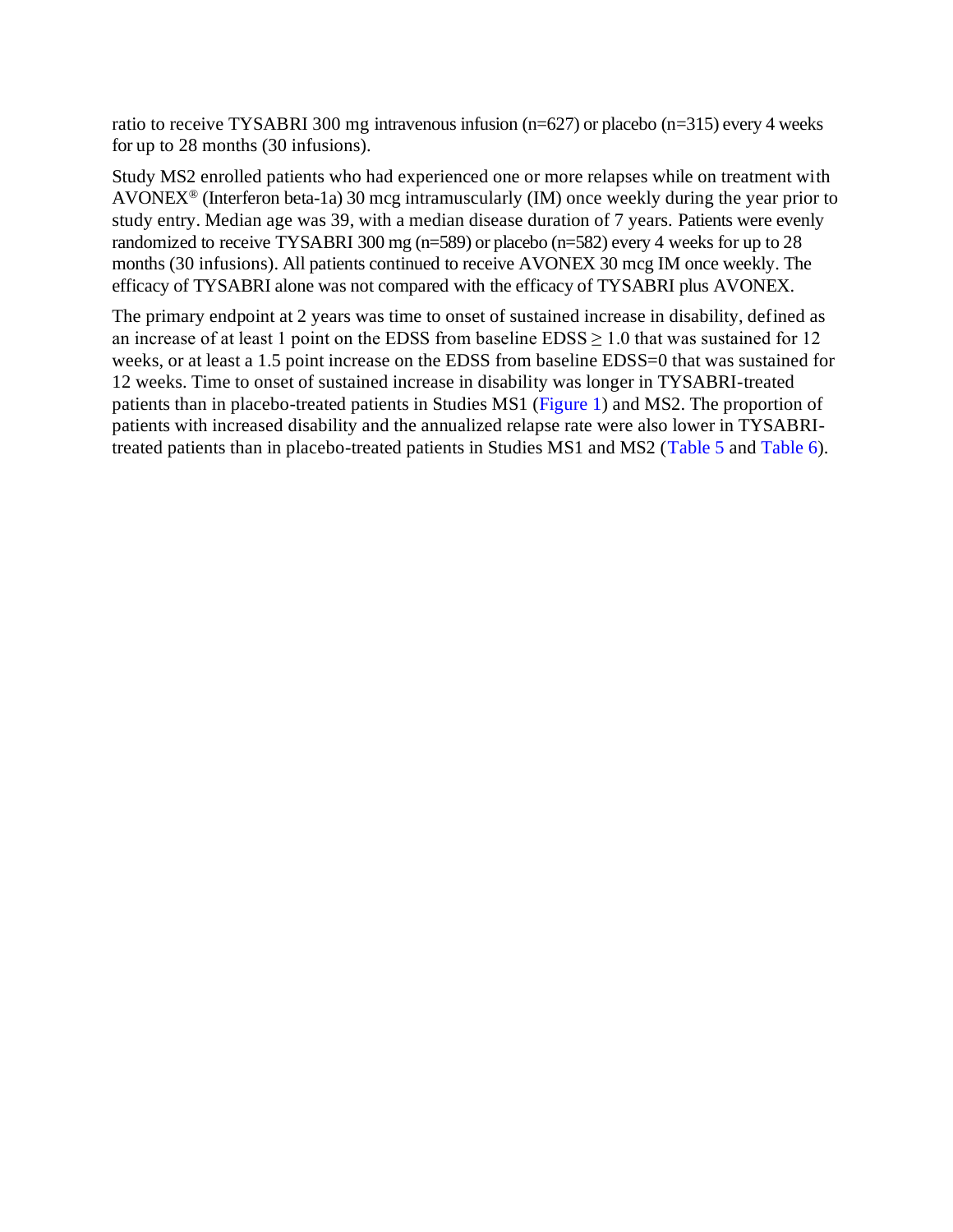#### <span id="page-23-0"></span>**Table 5: Clinical and MRI Endpoints in Study MS1 (Monotherapy Study) at 2 Years**

| <b>TYSABRI</b> | <b>Placebo</b> |  |
|----------------|----------------|--|
| $n=627$        | $n = 315$      |  |

#### **CLINICAL ENDPOINTS**

| Percentage with sustained increase in disability | 17%  | 29%                   |
|--------------------------------------------------|------|-----------------------|
|                                                  |      |                       |
| <b>Relative Risk Reduction</b>                   |      | 42% (95% CI 23%, 57%) |
|                                                  |      |                       |
| Annualized relapse rate                          | 0.22 | 0.67                  |
| Relative reduction (percentage)                  | 67%  |                       |
| Percentage of patients remaining relapse-free    | 67%  | 41%                   |

#### **MRI ENDPOINTS**

| New or newly enlarging T2-hyperintense lesions |     |     |  |
|------------------------------------------------|-----|-----|--|
| Median                                         | 0.0 | 5.0 |  |
| Percentage of patients with*:                  |     |     |  |
| 0 lesions                                      | 57% | 15% |  |
| 1 lesion                                       | 17% | 10% |  |
| 2 lesions                                      | 8%  | 8%  |  |
| 3 or more lesions                              | 18% | 68% |  |
| Gd-enhancing lesions                           |     |     |  |
| Median                                         | 0.0 | 0.0 |  |
| Percentage of patients with:                   |     |     |  |
| 0 lesions                                      | 97% | 72% |  |
| 1 lesion                                       | 2%  | 12% |  |
| 2 or more lesions                              | 1%  | 16% |  |
|                                                |     |     |  |

All analyses were intent-to-treat. For each endpoint, p<0.001. Determination of p-values: Increase in disability by Cox proportional hazards model adjusted for baseline EDSS and age; relapse rate by Poisson regression adjusting for baseline relapse rate, EDSS, presence of Gd-enhancing lesions, age; percentage relapse-free by logistic regression adjusting for baseline relapse rate; and lesion number by ordinal logistic regression adjusting for baseline lesion number.

Annualized relapse rate is calculated as the number of relapses for each subject divided by the number of years followed in the study for that subject. The value reported is the mean across all subjects.

\*Values do not total 100% due to rounding.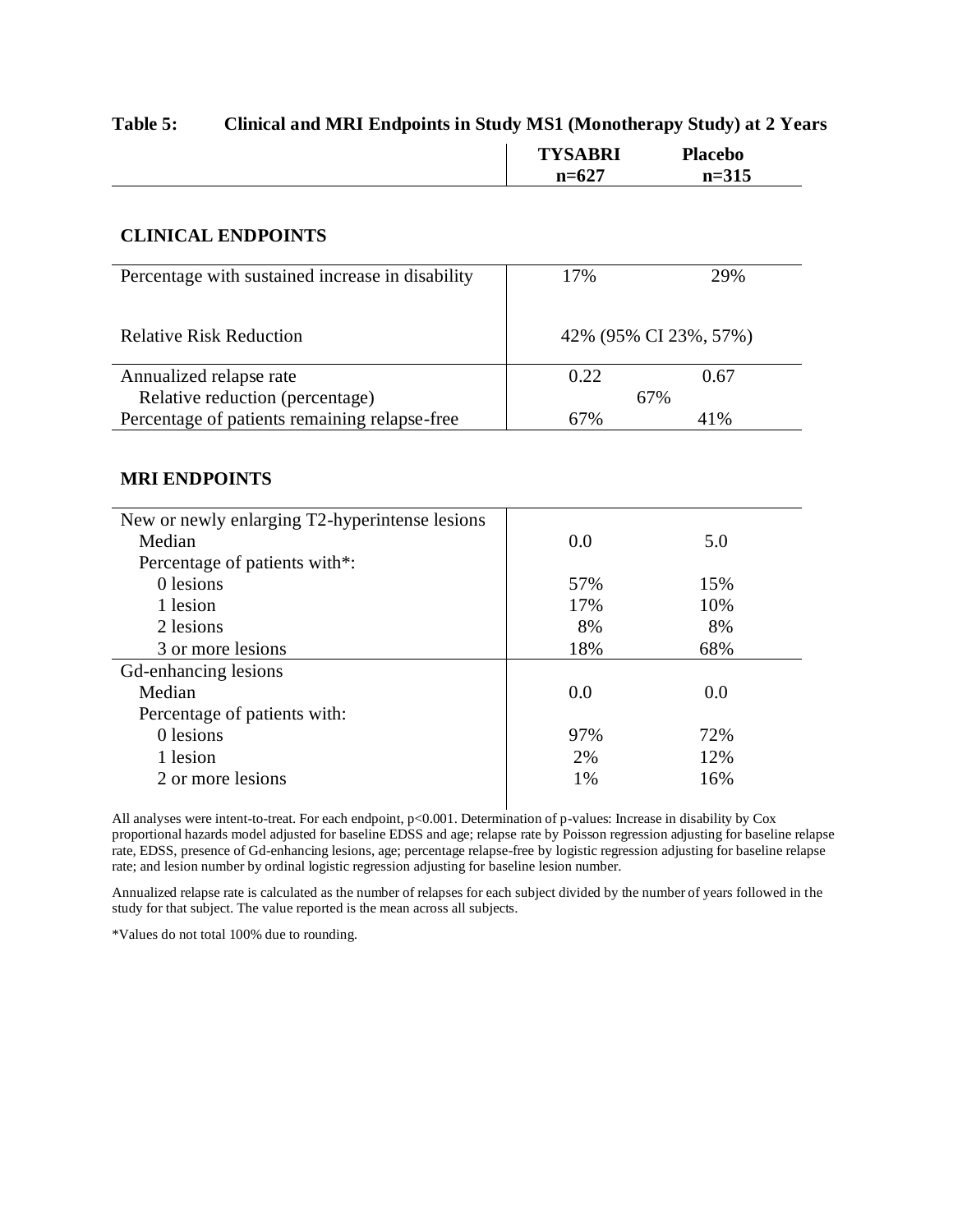#### <span id="page-24-0"></span>**Table 6: Clinical and MRI Endpoints in Study MS2 (Add-On Study) at 2 Years**

| <b>TYSABRI</b>          | <b>Placebo</b> |
|-------------------------|----------------|
| plus AVONEX plus AVONEX |                |
| $n = 589$               | $n = 582$      |

#### **CLINICAL ENDPOINTS**

| Percentage with sustained increase in disability | 23%                  | 29%  |
|--------------------------------------------------|----------------------|------|
| <b>Relative Risk Reduction</b>                   | 24% (95% CI 4%, 39%) |      |
| Annualized relapse rate                          | 0.33                 | 0.75 |
| Relative reduction (percentage)                  | 56%                  |      |
| Percentage of patients remaining relapse-free    | 54%                  | 32%  |

#### **MRI ENDPOINTS**

| New or newly enlarging T2-hyperintense lesions |     |     |
|------------------------------------------------|-----|-----|
| Median                                         | 0.0 | 3.0 |
| Percentage of patients with*:                  |     |     |
| 0 lesions                                      | 67% | 30% |
| 1 lesion                                       | 13% | 9%  |
| 2 lesions                                      | 7%  | 10% |
| 3 or more lesions                              | 14% | 50% |
| Gd-enhancing lesions                           |     |     |
| Median                                         | 0.0 | 0.0 |
| Percentage of patients with*:                  |     |     |
| 0 lesions                                      | 96% | 75% |
| 1 lesion                                       | 2%  | 12% |
| 2 or more lesions                              | 1%  | 14% |

All analyses were intent-to-treat. For disability accumulation p=0.024, for all other endpoints, p<0.001. Determination of pvalues: Increase in disability by Cox proportional hazards model adjusted for baseline EDSS; relapse rate by Poisson regression adjusting for baseline relapse rate, EDSS, presence of Gd-enhancing lesions, age; percentage relapse-free by logistic regression adjusting for baseline relapse rate; and lesion number by ordinal logistic regression adjusting for baseline lesion number.

Annualized relapse rate is calculated as the number of relapses for each subject divided by the number of years followed in the study for that subject. The value reported is the mean across all subjects.

\*Values do not total 100% due to rounding.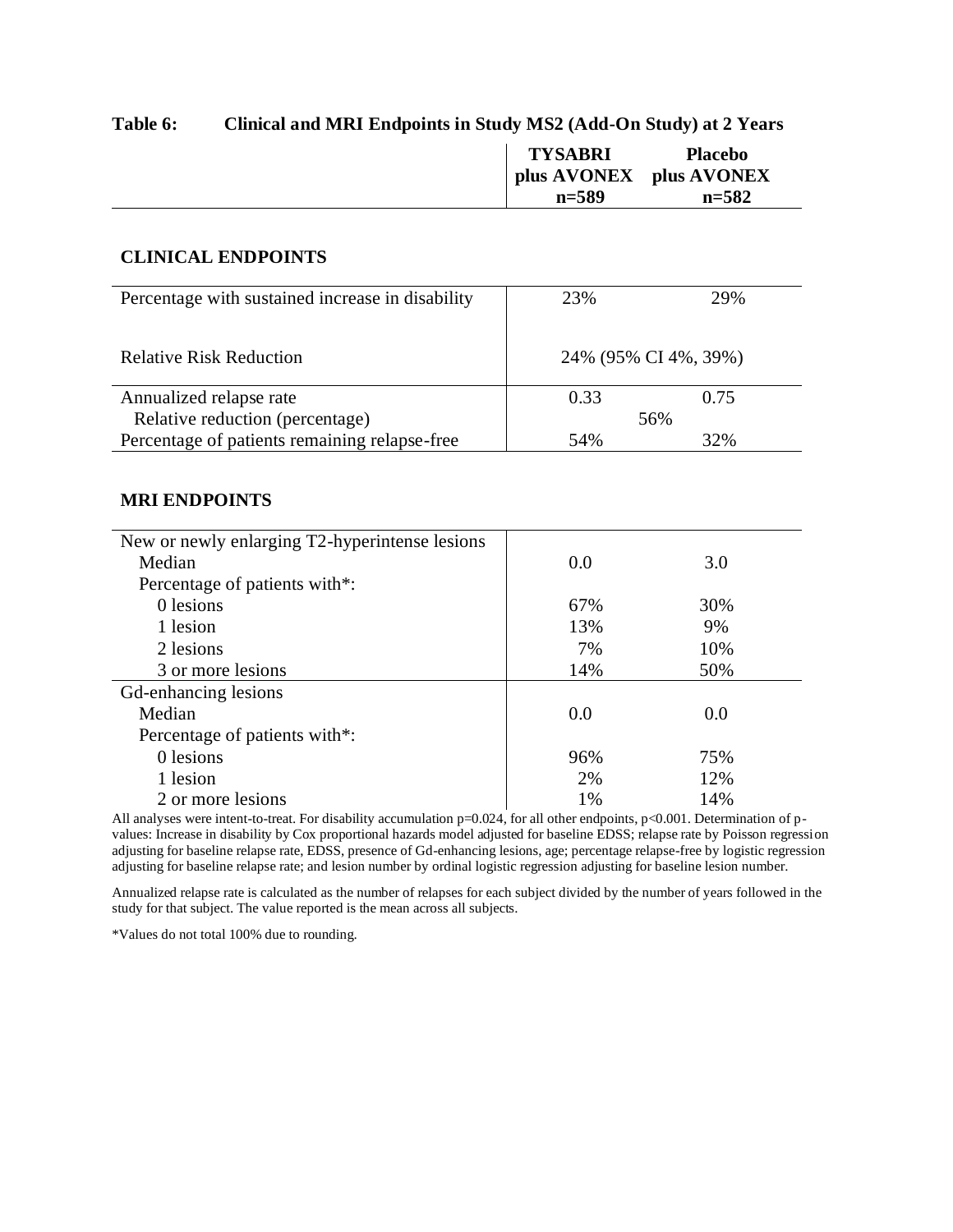**Figure 1: Time to Increase in Disability Sustained for 12 Weeks in Study MS1**

<span id="page-25-0"></span>

#### **14.2 Crohn's Disease**

The safety and efficacy of TYSABRI were evaluated in three randomized, double-blind, placebocontrolled clinical trials in 1414 adult patients with moderately to severely active Crohn's disease (Crohn's Disease Activity Index [CDAI] ≥220 and ≤450) [*see References [\(15\)](#page-27-0)*]. Concomitant inhibitors of TNF-α were not permitted. Concomitant stable doses of aminosalicylates, corticosteroids, and/or immunosuppressants (e.g., 6-mercatopurine, azathioprine, or methotrexate) were permitted, and 89% of patients continued to receive at least one of these medications. Although permitted in the clinical trials, combination therapy with immunosuppressants is not recommended [*see Indications and Usage [\(1.2\)](#page-1-0)*]. Overall, approximately two-thirds of patients were not taking concomitant immunosuppressants, and approximately one-third of patients were taking neither concomitant immunosuppressants nor concomitant corticosteroids.

Induction of clinical response (defined as  $\geq$ 70-point decrease in CDAI from baseline) was evaluated in two studies. In Study CD1, 896 patients were randomized 4:1 to receive three monthly infusions of either 300 mg TYSABRI or placebo. Clinical results were assessed at Week 10, and patients with incomplete information were considered as not having a clinical response. At Week 10, 56% of the 717 patients receiving TYSABRI were in response compared to 49% of the 179 patients receiving placebo (treatment effect: 7%; 95% confidence interval (CI): [-1%, 16%]; p=0.067). In a *post hoc* analysis of the subset of 653 patients with elevated baseline C-reactive protein (CRP), indicative of active inflammation, 57% of TYSABRI patients were in response compared to 45% of those receiving placebo (treatment effect: 12%; 95% CI: [3%, 22%]; nominal p=0.01).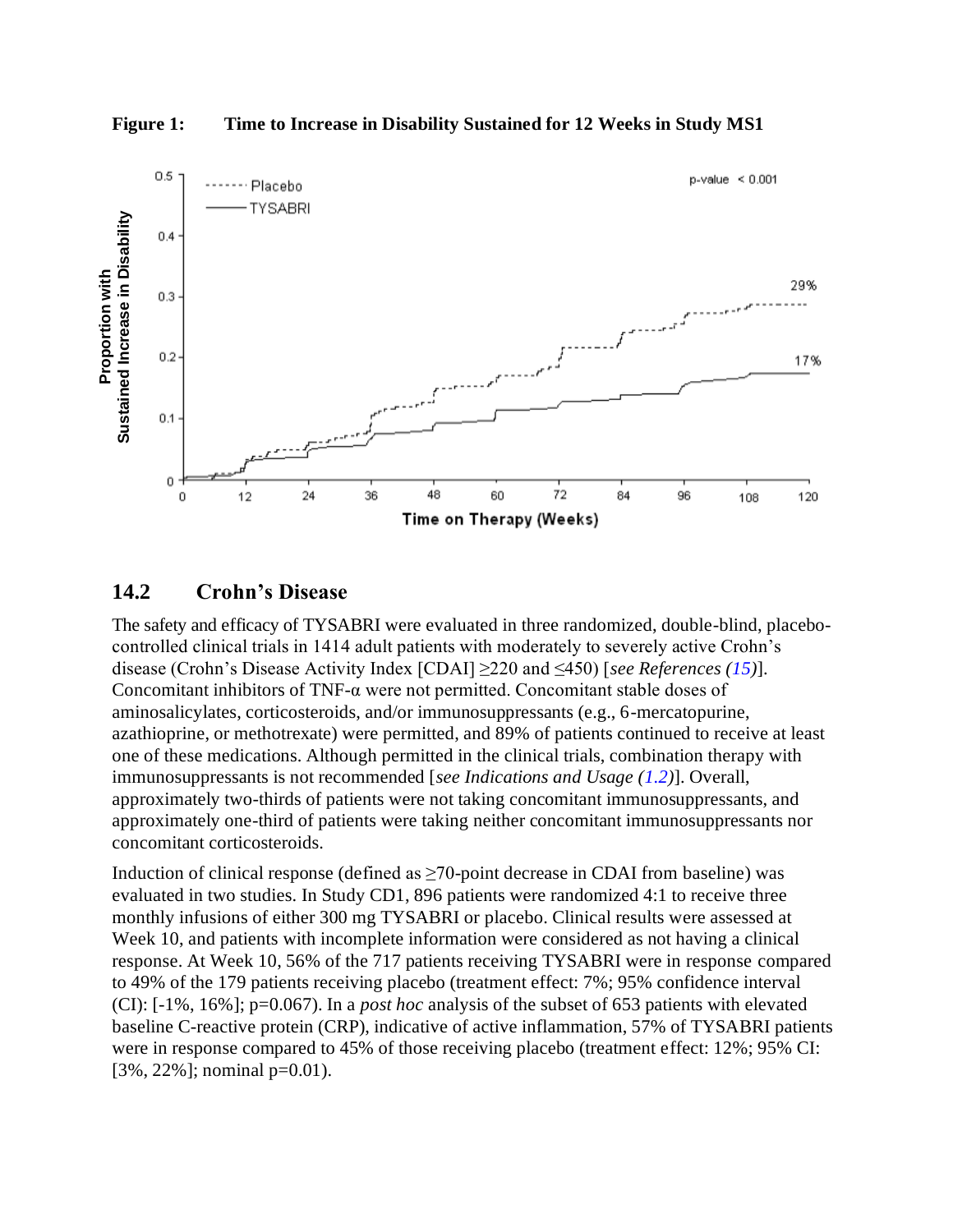<span id="page-26-0"></span>In the second induction trial, Study CD2, only patients with elevated serum C-reactive Protein (CRP) were studied. A total of 509 patients were randomized 1:1 to receive three monthly infusions of either 300 mg TYSABRI or placebo. In Study CD2, in contrast to Study CD1, clinical response and clinical remission (defined as CDAI score <150) were required to be met at both Weeks 8 and 12, rather than at a single time-point; patients with incomplete information were considered as not having a response [\(Table](#page-26-0) 7).

|                        | <b>TYSABRI</b><br>$n=259$ | <b>Placebo</b> | <b>Treatment Difference</b> |
|------------------------|---------------------------|----------------|-----------------------------|
|                        |                           | $n=250$        | $(95\% \text{ CI})$         |
| Clinical Response at:  |                           |                |                             |
| Week 8                 | 56%                       | 40%            | 16% (8%, 26%)               |
| Week 12                | 60%                       | 44%            | 16% (7%, 25%)               |
| Both Weeks $8 \& 12^*$ | 48%                       | 32%            | 16% (7%, 24%)               |
| Clinical Remission at: |                           |                |                             |
| Week 8                 | 32%                       | 21%            | 11% (3%, 19%)               |
| Week 12                | 37%                       | 25%            | 12% (4%, 21%)               |
| Both Weeks $8 \& 12^*$ | 26%                       | 16%            | 10% (3%, 18%)               |

| <b>Table 7:</b> |                                                                  |  |  |
|-----------------|------------------------------------------------------------------|--|--|
|                 | <b>Induction of Clinical Response and Remission in Study CD2</b> |  |  |

 $*_{p < 0.005}$ 

Response is defined as a  $\geq$ 70-point reduction in CDAI score from baseline.

Remission is defined as CDAI <150.

In studies CD1 and CD2, for subgroups defined by prior use of, or by inadequate response to prior therapies (i.e., corticosteroids, immunosuppressants, and inhibitors of TNF- $\alpha$ ), the treatment effect was generally similar to that seen in the whole study population. In the subgroup of patients that were taking neither concomitant immunosuppressants nor concomitant corticosteroids, the treatment effect was generally similar to that seen in the whole study population. Patients with inadequate response to inhibitors of TNF-α appeared to have lower clinical response and lower clinical remission in both the treatment and placebo groups. For patients in Study CD2 with an inadequate response to prior treatment with inhibitors of TNF- $\alpha$ , clinical response at both Weeks 8 and 12 was seen in 38% of those randomized to TYSABRI, and clinical remission at both Weeks 8 and 12 was seen in 17%.

Maintenance therapy was evaluated in Study CD3. In this study, 331 patients from Study CD1 that had had a clinical response to TYSABRI at both Weeks 10 and 12 were re-randomized 1:1 to treatment with continuing monthly infusions of either 300 mg TYSABRI or placebo.

Maintenance of response was assessed by the proportion of patients who did not lose clinical response at any study visit for an additional 6 and 12 months of treatment (i.e., Month 9 and Month 15 after initial treatment with TYSABRI). The study also assessed the proportion of patients who did not lose clinical remission at any study visit within the subset of those who were in remission at study entry. Requiring maintenance of response or remission at each visit, as opposed to just at Month 9 or Month 15, may result in lower proportions meeting endpoint criteria, and may make a comparison of these results with those of other products used to treat Crohn's disease misleading [\(Table](#page-27-0) 8).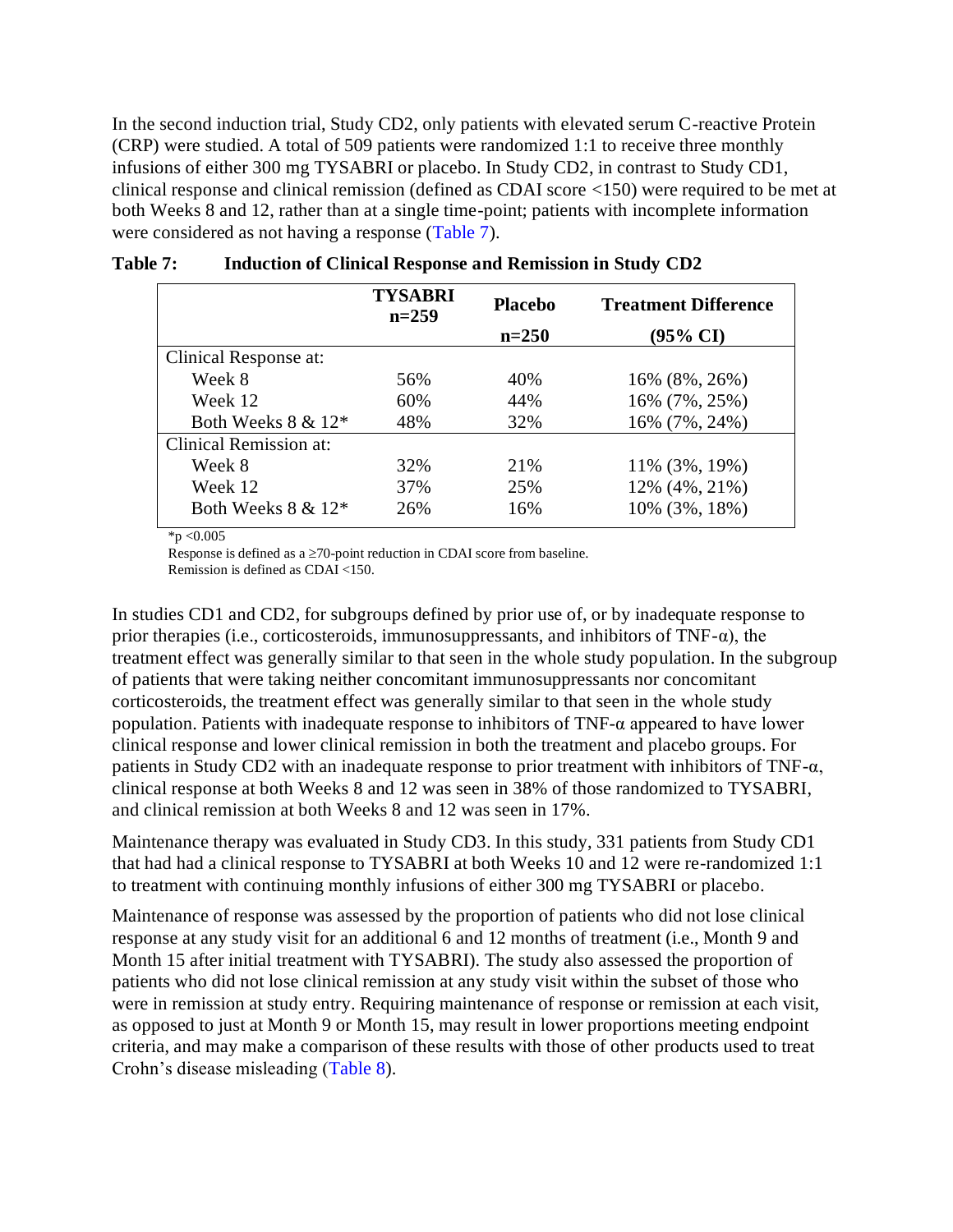|                             | <b>TYSABRI</b>    | <b>Placebo</b>    | <b>Treatment Difference</b> |
|-----------------------------|-------------------|-------------------|-----------------------------|
|                             |                   |                   | $(95\% \text{ CI})$         |
|                             | $n=164$           | $n=167$           |                             |
| Clinical Response through:  |                   |                   |                             |
| Month $9*$                  | 61%               | 29%               | 32% (21%, 43%)              |
| Month 15                    | 54%               | 20%               | 34% (23%, 44%)              |
|                             | $n=128^{\dagger}$ | $n=118^{\dagger}$ |                             |
| Clinical Remission through: |                   |                   |                             |
| Month $9*$                  | 45%               | 26%               | 19% (6%, 31%)               |
| Month 15                    | 40%               | 15%               | 25% (13%, 36%)              |

#### <span id="page-27-0"></span>**Table 8: Maintenance of Clinical Response and Remission in Study CD3**

 $*_{p<0.005}$ 

†Number of patients included for analysis of "through" Month 9 and Month 15 includes only those in remission upon entry into Study CD3.

Response is defined as CDAI <220 and a  $\geq$ 70-point reduction in CDAI score compared to Baseline from Study CD1. Remission is defined as CDAI <150.

For subgroups in study CD3 defined by prior use of, or by inadequate response to prior therapies (i.e., corticosteroids, immunosuppressants, and inhibitors of  $TNF-\alpha$ ), the treatment effect was generally similar to that seen in the whole study population. In the subgroup of patients that were taking neither concomitant immunosuppressants nor concomitant corticosteroids, the treatment effect was generally similar to that seen in the whole study population. Patients with inadequate response to inhibitors of TNF- $\alpha$  appeared to have lower maintenance of clinical response and lower maintenance of clinical remission in both the treatment and placebo groups. For patients in study CD3 with an inadequate response to prior treatment with inhibitors of TNF-α, maintenance of clinical response through Month 9 was seen in 52% of those randomized to TYSABRI, and maintenance of clinical remission through Month 9 was seen in 30%.

Given the requirement to discontinue chronic steroids it is important to note that in the subgroup of patients (n=65) who were receiving corticosteroid medication at baseline, responded to TYSABRI in Study CD1, and were re-randomized to TYSABRI in Study CD3, approximately twothirds were able to discontinue steroids within 10 weeks of initiating a steroid taper.

### **15 REFERENCES**

• Best WR, Becktel JM, Singleton JW, Kern F: Development of a Crohn's Disease Activity Index, National Cooperative Crohn's Disease Study. Gastroenterology 1976; 70(3): 439-444.

### **16 HOW SUPPLIED/STORAGE AND HANDLING**

TYSABRI (natalizumab) injection, a sterile, preservative-free, colorless and clear to slightly opalescent solution for dilution prior to intravenous infusion, is supplied as one 300 mg/15 mL (20 mg/mL) single-dose vial per carton (NDC 64406-008-01).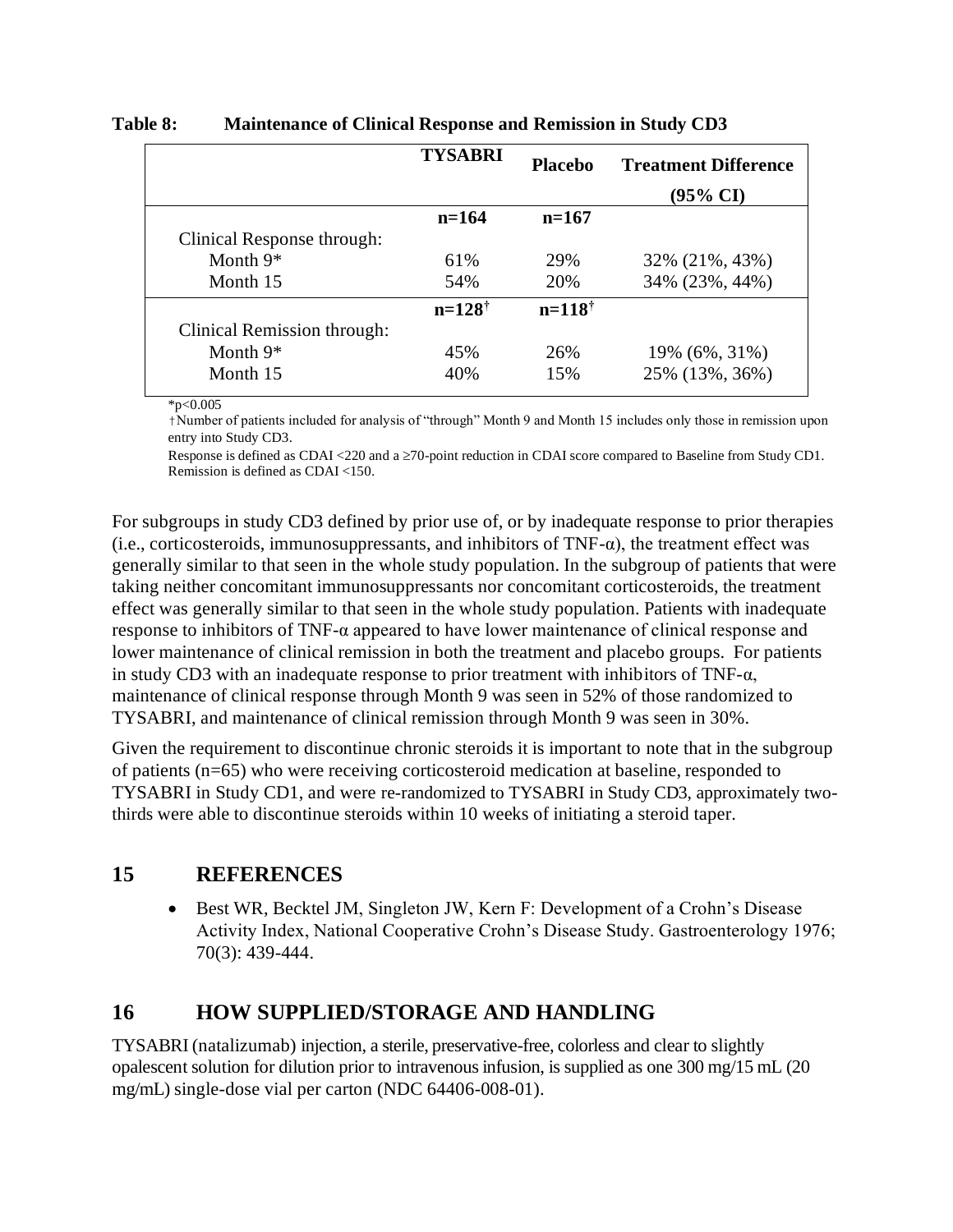<span id="page-28-0"></span>TYSABRI is available only through registered infusion centers participating in the TOUCH® Prescribing Program. To locate these infusion centers, contact Biogen at 1-800-456-2255.

TYSABRI single-dose vials must be refrigerated between 2°C to 8°C (36°F to 46°F). Do not use beyond the expiration date stamped on the carton and vial label. DO NOT SHAKE OR FREEZE. Protect from light.

Store diluted TYSABRI solution refrigerated at 2°C to 8°C (36°F to 46°F) [*see Dosage and Administration [\(2.3\)](#page-2-0)*].

### **17 PATIENT COUNSELING INFORMATION**

Advise the patient to read the FDA-approved patient labeling (Medication Guide).

#### General Counseling Information

Counsel patients to understand the risks and benefits of TYSABRI before an initial prescription is written. The patient may be educated by either the enrolled prescriber or a healthcare provider under that prescriber's direction. INSTRUCT PATIENTS USING TYSABRI TO:

- Read the Medication Guide before starting TYSABRI and before each TYSABRI infusion.
- Promptly report any new or continuously worsening symptoms that persist over several days to their prescriber [*see Warnings and Precautions [\(5.1\)](#page-3-0)*].
- Inform all of their physicians that they are receiving TYSABRI.
- Plan to see their prescriber three months after the first infusion, six months after the first infusion, every six months thereafter, and for at least six months after discontinuing TYSABRI.

#### Progressive Multifocal Leukoencephalopathy

Inform patients that Progressive Multifocal Leukoencephalopathy (PML) has occurred in patients who received TYSABRI. Instruct the patient of the importance of contacting their doctor if they develop any symptoms suggestive of PML. Instruct the patient that typical symptoms associated with PML are diverse, progress over days to weeks, and include progressive weakness on one side of the body or clumsiness of limbs, disturbance of vision, and changes in thinking, memory, and orientation leading to confusion and personality changes. Instruct the patient that the progression of deficits usually leads to death or severe disability over weeks or months.

Instruct patients to continue to look for new signs and symptoms suggestive of PML for approximately 6 months following discontinuation of TYSABRI [*see Warnings and Precautions [\(5.1\)](#page-3-0)*].

#### TYSABRI TOUCH® Prescribing Program

Advise the patient that TYSABRI is only available through a restricted program called the TOUCH® Prescribing Program. Inform the patient of the following requirements: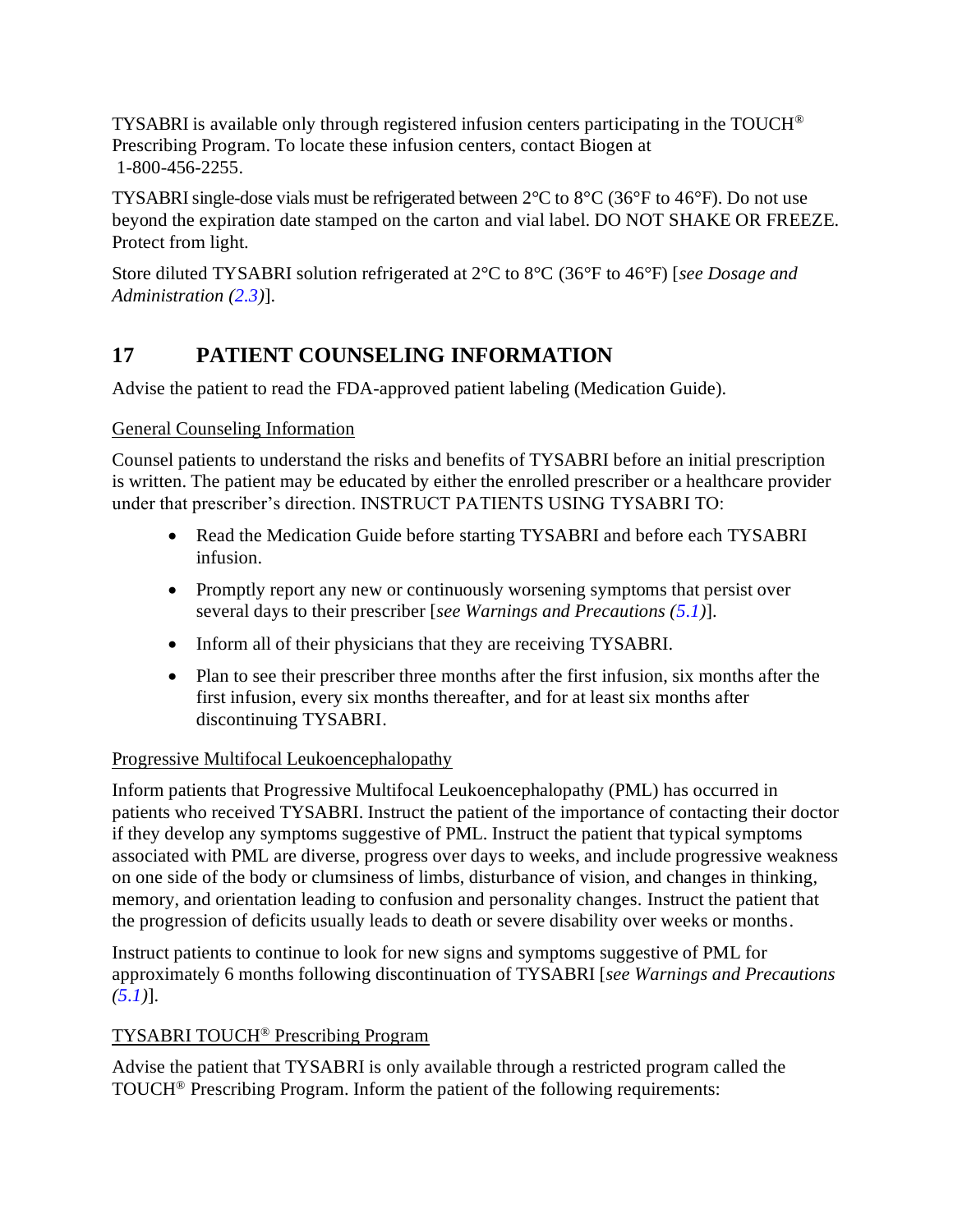Patients must read the Medication Guide and sign the Patient Prescriber Enrollment Form. Advise patients that TYSABRI is available only from certified pharmacies and infusion centers participating in the program [*see Warnings and Precautions [\(5.2\)](#page-6-0)*].

#### Herpes Infections

Inform patients that TYSABRI increases the risk of developing encephalitis, and meningitis, which could be fatal, and acute retinal necrosis, which could lead to blindness, caused by the family of herpes viruses (e.g., herpes simplex and varicella zoster viruses). Instruct patients to immediately report any possible symptoms of encephalitis and meningitis (such as fever, headache, and confusion) or acute retinal necrosis (such as decreased visual acuity, eye redness, or eye pain) [*see Warnings and Precautions [\(5.3\)](#page-7-0)*].

#### **Hepatotoxicity**

Inform patients that TYSABRI may cause liver injury. Instruct patients treated with TYSABRI to report promptly any symptoms that may indicate liver injury, including fatigue, anorexia, right upper abdominal discomfort, dark urine, or jaundice [*see Warnings and Precautions [\(5.4\)](#page-7-0)*].

#### Hypersensitivity Reactions

Instruct patients to report immediately if they experience symptoms consistent with a hypersensitivity reaction (e.g., urticaria with or without associated symptoms) during or following an infusion of TYSABRI [*see Warnings and Precautions [\(5.5\)](#page-8-0)*].

#### Immunosuppression/Infections

Inform patients that TYSABRI may lower the ability of their immune system to fight infections. Instruct the patient of the importance of contacting their doctor if they develop any symptoms of infection [*see Warnings and Precautions [\(5.6\)](#page-8-0)*].

#### Thrombocytopenia

Inform patients that Tysabri may cause a low platelet count, which can cause severe bleeding that may be life-threatening. Instruct patients to report any symptoms that may indicate thrombocytopenia, such as easy bruising, prolonged bleeding from cuts, petechiae, abnormally heavy menstrual periods, or bleeding from the nose or gums that is new [*see Warnings and Precautions [\(5.8\)](#page-9-0)*].

#### Pregnancy

Instruct patients that if they become pregnant or plan to become pregnant while taking TYSABRI they should inform their healthcare provider *[see Use in Specific Populations ([8.1](#page-17-0))]*.

I61061-28 TYSABRI (natalizumab) Manufactured by: Biogen Inc. Cambridge, MA 02142 USA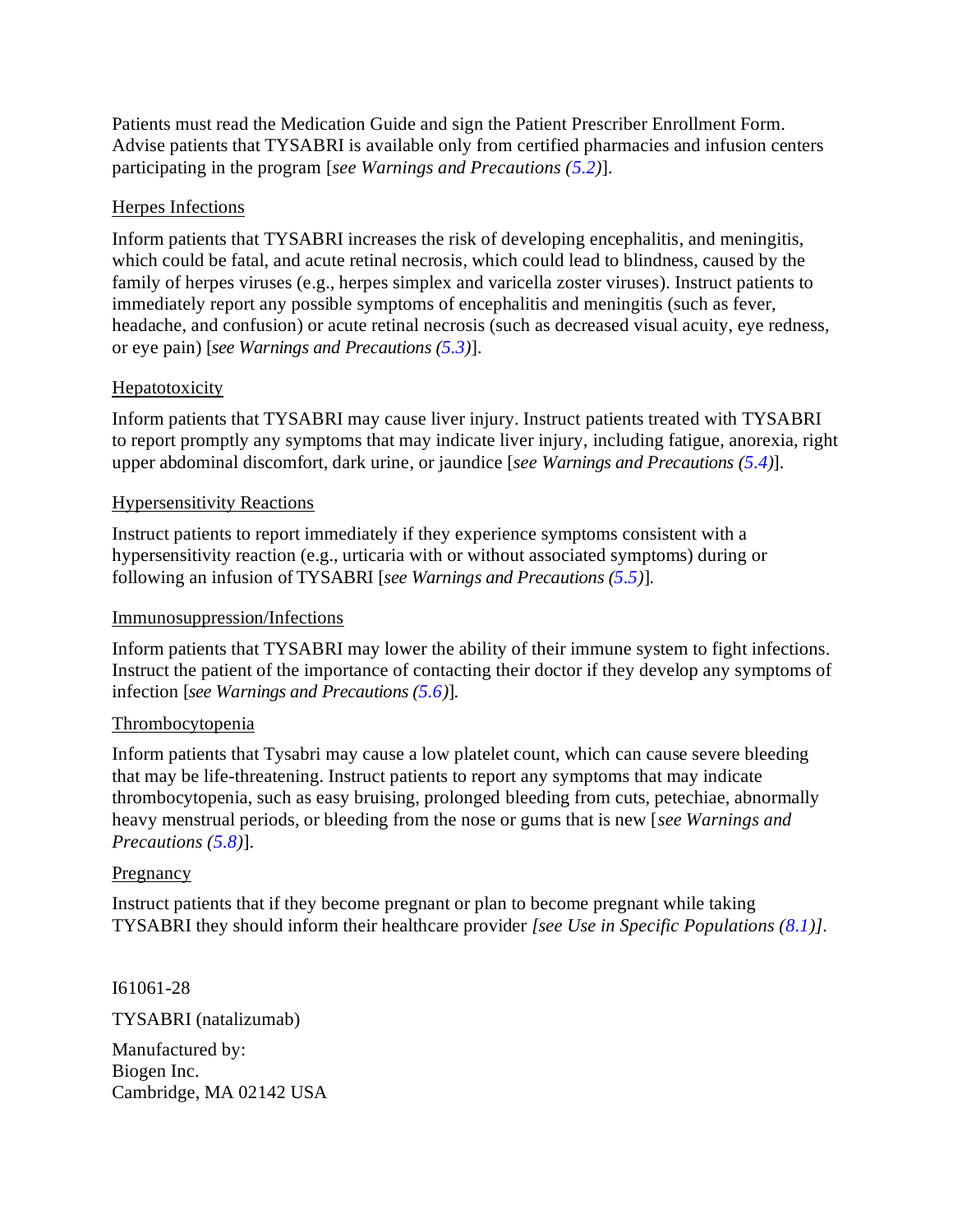US License No. 1697

© 2015-2021 Biogen Inc. All rights reserved.

U.S. Patent Numbers: 5,840,299; 6,602,503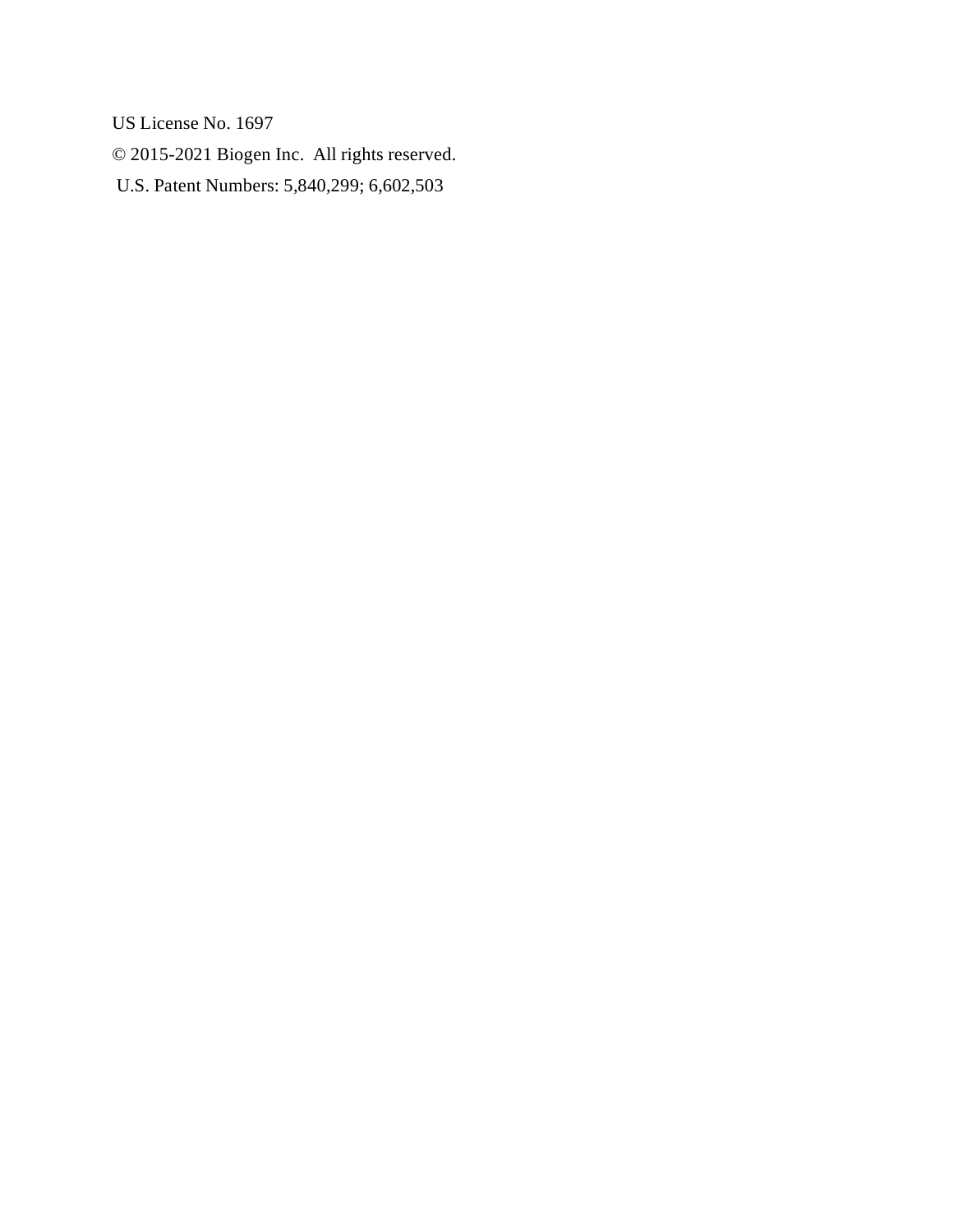#### **MEDICATION GUIDE**

TYSABRI® (tie-SA-bree)

(natalizumab)

injection, for intravenous use

Read this Medication Guide before you start receiving TYSABRI and before you receive each dose. There may be new information. This Medication Guide does not take the place of talking to your doctor about your medical condition or your treatment.

**What is the most important information I should know about TYSABRI?**

- **TYSABRIincreases your chance (risk) of getting a rare brain infection that usually leads to death or severe disability. This infection is called progressive multifocal leukoencephalopathy (PML). If PML happens, it usually happens in people with weakened immune systems.** 
	- o **There is no known treatment, prevention, or cure for PML.**
	- o **Your chance of getting PML may be higher if you are also being treated with other medicines that can weaken your immune system, including other treatments for Multiple Sclerosis (MS) and Crohn's disease (CD). You should not take certain medicines that weaken your immune system at the same time you are taking TYSABRI. Even if you use TYSABRI alone to treat your MS or CD, you can still get PML.**
	- o **Your risk of getting PML is higher if you:**
		- have been infected by the John Cunningham Virus (JCV). JCV is a common virus that is harmless in most people but can cause PML in people who have weakened immune systems, such as people taking TYSABRI. Most people who are infected by JCV do not know it or do not have any symptoms. This infection usually happens in childhood. Before you start receiving TYSABRI or during your treatment, your doctor may do a blood test to check if you have been infected by JCV.
		- have received TYSABRI for a long time, especially longer than 2 years
		- have received certain medicines that can weaken your immune system before you start receiving TYSABRI **Your risk of getting PML is greatest if you have all 3 risk factors listed above. There may be other risk factors for getting PML during TYSABRI treatment that we do not know about yet. Your doctor should discuss the risks and benefits of TYSABRI treatment with you before you decide to receive TYSABRI. See "What are the possible side effects of TYSABRI?"**
	- o **While you receive TYSABRI, and for 6 months after you stop receiving TYSABRI, it is important that you call your doctor right away if you have any new or worsening medical problems that have lasted several days.** These may be new or sudden and include problems with:
		- thinking eyesight strength
			-

- 
- 
- balance **•** weakness on 1 side of your body **•** using your arms and legs

Tell all your doctors that you are receiving TYSABRI.

 **Because of your risk of getting PML while you receive TYSABRI, TYSABRIis available only through a restricted distribution program called the TOUCH® Prescribing Program**. To receive TYSABRI, you must talk to your doctor and understand the risks and benefits of TYSABRI and agree to follow all of the instructions in the TOUCH® Prescribing Program.

#### o **TYSABRI is only:**

- prescribed by doctors who are enrolled in the TOUCH® Prescribing Program
	- given at an infusion center that is enrolled in the TOUCH® Prescribing Program
- given to people who are enrolled in the TOUCH® Prescribing Program
- o **Before you receive TYSABRI, your doctor will:**
	- explain the TOUCH® Prescribing Program to you
	- **•** have you sign the TOUCH<sup>®</sup> Prescriber and Patient Enrollment Form

#### **What is TYSABRI?**

TYSABRIis a prescription medicine used to treat adults with:

- relapsing forms of Multiple Sclerosis (MS), to include clinically isolated syndrome, relapsing-remitting disease and active secondary progressive disease. TYSABRI increases the risk of PML. When starting and continuing treatment with TYSABRI, it is important that you discuss with your doctor whether the expected benefit of TYSABRI is enough to outweigh this risk. See "**What is the most important information I should know about TYSABRI?**"
- moderate to severe Crohn's disease (CD). TYSABRI is used:
- o to reduce signs and symptoms of CD
	- $\circ$  in people who have not been helped enough by, or cannot use the usual CD medicines and medicines called tumor necrosis factor (TNF) inhibitors.
- It is not known if TYSABRI is safe and effective in children under 18 years of age.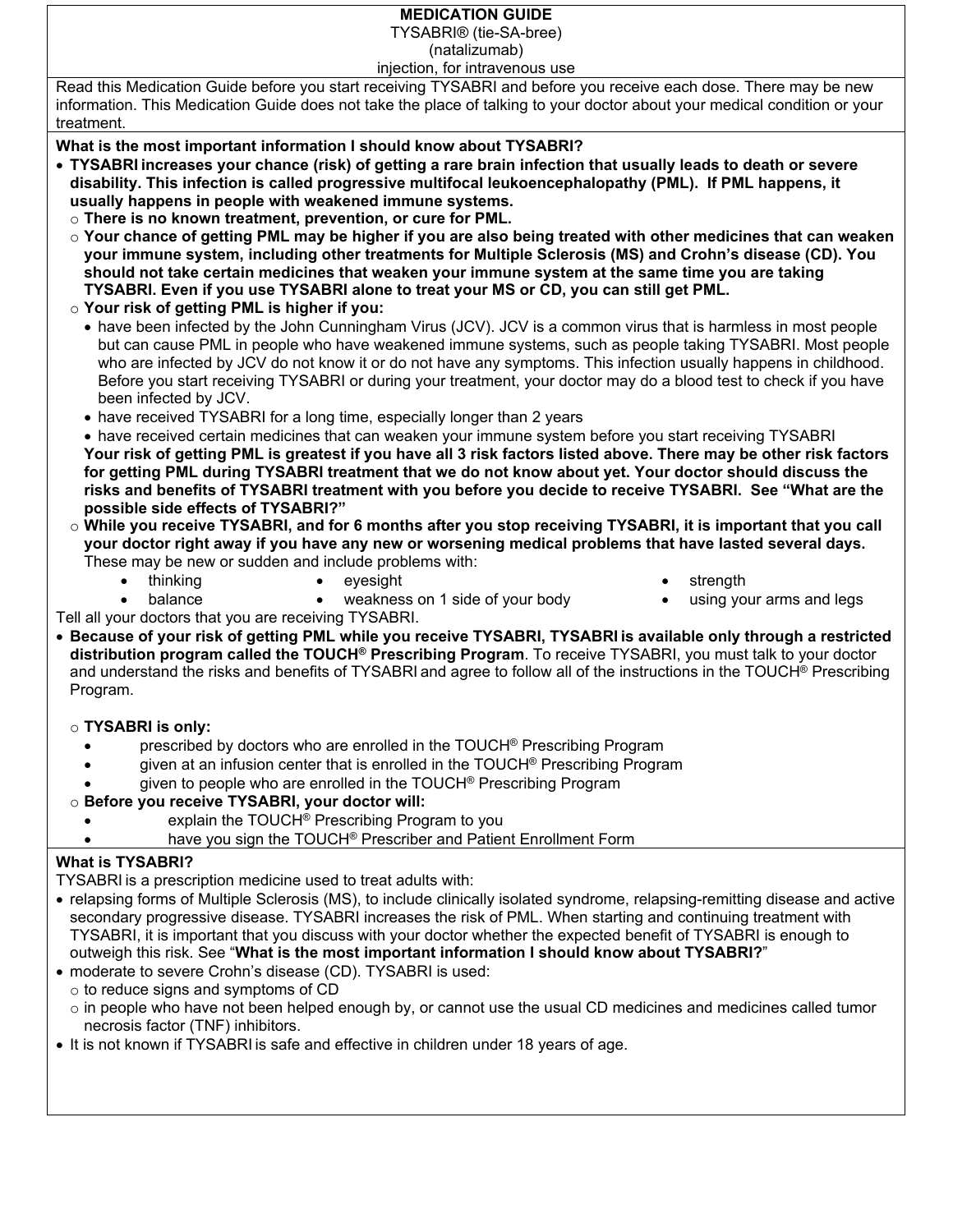|                                        | Who should not receive TYSABRI?                                                                                             |                                                                                                                                                                                                                                                       |                                  |
|----------------------------------------|-----------------------------------------------------------------------------------------------------------------------------|-------------------------------------------------------------------------------------------------------------------------------------------------------------------------------------------------------------------------------------------------------|----------------------------------|
| Do not receive TYSABRI if you:         |                                                                                                                             |                                                                                                                                                                                                                                                       |                                  |
| • have PML                             |                                                                                                                             |                                                                                                                                                                                                                                                       |                                  |
| list of ingredients in TYSABRI.        |                                                                                                                             | • are allergic to natalizumab or any of the ingredients in TYSABRI. See the end of this Medication Guide for a complete                                                                                                                               |                                  |
|                                        | Talk to your doctor before receiving TYSABRI if you have any of these conditions.                                           |                                                                                                                                                                                                                                                       |                                  |
|                                        | What should I tell my doctor before receiving each dose of TYSABRI?<br>Before you receive TYSABRI, tell your doctor if you: |                                                                                                                                                                                                                                                       |                                  |
|                                        | • have medical conditions that can weaken your immune system, including:                                                    |                                                                                                                                                                                                                                                       |                                  |
| o HIV infection or AIDS                | o leukemia or lymphoma                                                                                                      |                                                                                                                                                                                                                                                       | o an organ transplant            |
|                                        | $\circ$ other medical conditions that can weaken your immune system                                                         |                                                                                                                                                                                                                                                       |                                  |
| problems with:                         |                                                                                                                             | • have any new or worsening medical problems that have lasted several days. These may be new or sudden and include                                                                                                                                    |                                  |
| $\circ$ thinking                       | $\circ$ eyesight                                                                                                            | $\circ$ balance                                                                                                                                                                                                                                       |                                  |
| $\circ$ strength                       |                                                                                                                             | $\circ$ weakness on 1 side of your body                                                                                                                                                                                                               | $\circ$ using your arms and legs |
|                                        |                                                                                                                             | • have had hives, itching or trouble breathing during or after receiving a dose of TYSABRI                                                                                                                                                            |                                  |
|                                        | • have a fever or infection (including shingles or any unusually long lasting infection)                                    |                                                                                                                                                                                                                                                       |                                  |
| cause birth defects.                   |                                                                                                                             | • are pregnant or plan to become pregnant. TYSABRI may cause low platelets, and in some cases also low red blood<br>cells (anemia), in your newborn baby if you take TYSABRI while you are pregnant. It is not known if TYSABRI can                   |                                  |
|                                        |                                                                                                                             | • are breastfeeding or plan to breastfeed. TYSABRI can pass into your breast milk. It is not known if the TYSABRI that passes<br>into your breast milk can harm your baby. Talk to your doctor about the best way to feed your baby while you receive |                                  |
| <b>TYSABRI.</b>                        |                                                                                                                             |                                                                                                                                                                                                                                                       |                                  |
|                                        |                                                                                                                             | Tell your doctor about all the medicines you take, including prescription and over-the-counter medicines, vitamins and                                                                                                                                |                                  |
|                                        |                                                                                                                             | herbal supplements. Especially tell your doctor if you take medicines that can weaken your immune system. Ask your doctor if                                                                                                                          |                                  |
| you are not sure.                      |                                                                                                                             | Know the medicines you take. Keep a list of them to show your doctor and pharmacist when you get a new medicine.                                                                                                                                      |                                  |
| <b>How should I receive TYSABRI?</b>   |                                                                                                                             |                                                                                                                                                                                                                                                       |                                  |
|                                        |                                                                                                                             | • TYSABRI is given 1 time every 4 weeks through a needle placed in your vein (IV infusion).                                                                                                                                                           |                                  |
|                                        |                                                                                                                             | • Before each TYSABRI dose you will be asked questions to make sure TYSABRI is still right for you.                                                                                                                                                   |                                  |
|                                        |                                                                                                                             |                                                                                                                                                                                                                                                       |                                  |
|                                        |                                                                                                                             |                                                                                                                                                                                                                                                       |                                  |
|                                        | What are the possible side effects of TYSABRI?                                                                              |                                                                                                                                                                                                                                                       |                                  |
|                                        | TYSABRI may cause serious side effects, including:                                                                          |                                                                                                                                                                                                                                                       |                                  |
|                                        | • See "What is the most important information I should know about TYSABRI?"                                                 |                                                                                                                                                                                                                                                       |                                  |
|                                        |                                                                                                                             | • Herpes Infections. TYSABRI may increase your risk of getting an infection of the brain or the covering of your brain                                                                                                                                |                                  |
|                                        |                                                                                                                             | and spinal cord (encephalitis or meningitis) caused by herpes viruses that may lead to death. Call your doctor right                                                                                                                                  |                                  |
|                                        |                                                                                                                             | away if you have sudden fever, severe headache, or if you feel confused after receiving TYSABRI. Herpes infections of                                                                                                                                 |                                  |
|                                        |                                                                                                                             | the eye, causing blindness in some patients, have also occurred. Call your doctor right away if you have changes in                                                                                                                                   |                                  |
| vision, eye redness, or eye pain.      |                                                                                                                             |                                                                                                                                                                                                                                                       |                                  |
|                                        | • Liver damage. Symptoms of liver damage can include:                                                                       | nausea<br>$\circ$                                                                                                                                                                                                                                     | $\circ$                          |
| $\circ$ unusual darkening of the urine | o yellowing of the skin and eyes (jaundice)                                                                                 | feeling tired or weak<br>$\circ$                                                                                                                                                                                                                      | vomiting                         |
|                                        |                                                                                                                             | Call your doctor right away if you have symptoms of liver damage. Your doctor can do blood tests to check for liver damage.                                                                                                                           |                                  |
|                                        |                                                                                                                             | . Allergic reactions, including serious allergic reactions. Symptoms of an allergic reaction can include:                                                                                                                                             |                                  |
| o hives                                | $\circ$ itching                                                                                                             | $\circ$ trouble breathing                                                                                                                                                                                                                             | $\circ$ chest pain               |
| $\circ$ dizziness                      | $\circ$ wheezing                                                                                                            | $\circ$ chills                                                                                                                                                                                                                                        | $\circ$ rash                     |
| o nausea                               | o flushing of skin                                                                                                          | o low blood pressure                                                                                                                                                                                                                                  |                                  |
|                                        |                                                                                                                             | Serious allergic reactions usually happen within 2 hours of the start of your infusion, but they can happen at any time                                                                                                                               |                                  |
| after you receive TYSABRI.             |                                                                                                                             |                                                                                                                                                                                                                                                       |                                  |
|                                        |                                                                                                                             | Tell your doctor right away if you have any symptom of an allergic reaction, even if it happens after you leave the                                                                                                                                   |                                  |
|                                        | infusion center. You may need treatment if you are having an allergic reaction.                                             |                                                                                                                                                                                                                                                       |                                  |
|                                        |                                                                                                                             | • Infections. TYSABRI may increase your chance of getting an unusual or serious infection because TYSABRI can<br>weaken your immune system. You have a higher risk of getting infections if you also take other medicines that can                    |                                  |
| weaken your immune system.             |                                                                                                                             |                                                                                                                                                                                                                                                       |                                  |
|                                        |                                                                                                                             | • Low platelet counts. TYSABRI may cause the number of platelets in your blood to be reduced. Call your healthcare                                                                                                                                    |                                  |
|                                        | provider if you have any of the following symptoms:                                                                         |                                                                                                                                                                                                                                                       |                                  |
| $\circ$ easy bruising                  |                                                                                                                             | small scattered red spots<br>$\circ$                                                                                                                                                                                                                  |                                  |
|                                        | o heavier menstrual periods than are normal                                                                                 | on your skin that are red,                                                                                                                                                                                                                            |                                  |
|                                        | o bleeding from your gums or nose that is                                                                                   | pink, or purple                                                                                                                                                                                                                                       |                                  |
| new or takes longer than usual to stop |                                                                                                                             |                                                                                                                                                                                                                                                       |                                  |
|                                        | $\circ$ bleeding from a cut that is hard to stop<br>The most common side effects of TYSABRI include:                        |                                                                                                                                                                                                                                                       |                                  |
| $\circ$ headache                       | o feeling tired                                                                                                             | o urinary tract infection                                                                                                                                                                                                                             | $\circ$ joint pain               |